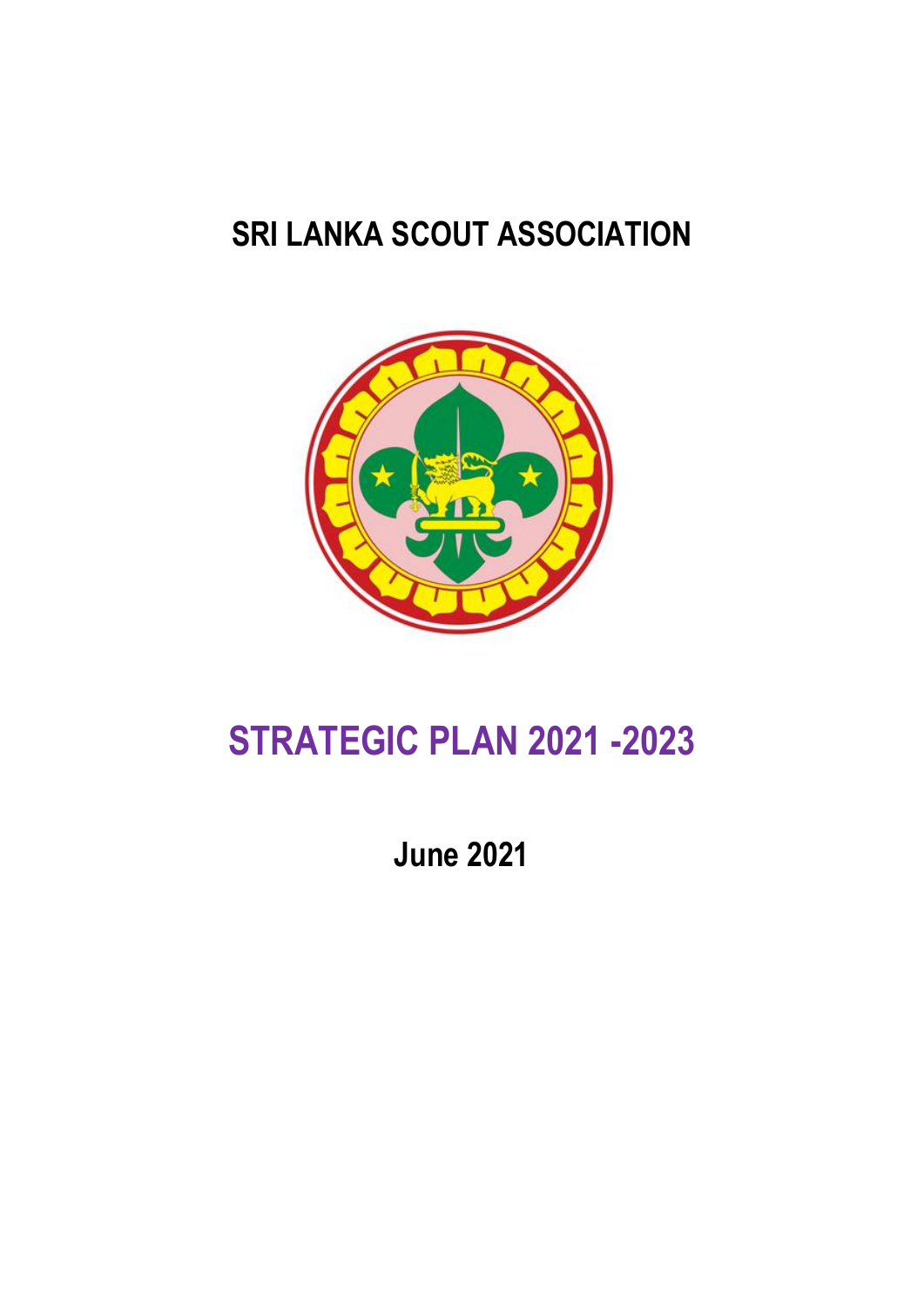## **MISSION, VISION AND PURPOSE**

## **Mission - WOSM**

"The Mission of Scouting is to contribute to the education of young people, through a value system based on the Scout Promise and Law, to help build a better world where people are self-fulfilled as individuals and play a constructive role in society."

The Mission was adopted at the 35th World Scout Conference in Durban, South Africa in 1999. Illustrating both the local and global impact of Scouting, the Mission of Scouting has been captured in World Scouting's [brand](http://scout.org/sites/default/files/library_files/Brand%20Manual_EN.pdf) as "Creating a Better World".

## **Vision - WOSM**

"By 2023 Scouting will be the world's leading educational youth movement, enabling 100 million young people to be active citizens creating positive change in their communities and in the world based on shared values."

The Vision for Scouting, Vision 2023, was adopted at the 40th World Scout Conference in Ljubljana, Slovenia in 2014.

## **Purpose – WOSM**

The purpose of WOSM is to promote unity and the understanding of Scouting's purpose and principles while facilitating its expansion and development. The organs of WOSM are the World Scout Conference, the World Scout Committee, and see the World Scout Bureau.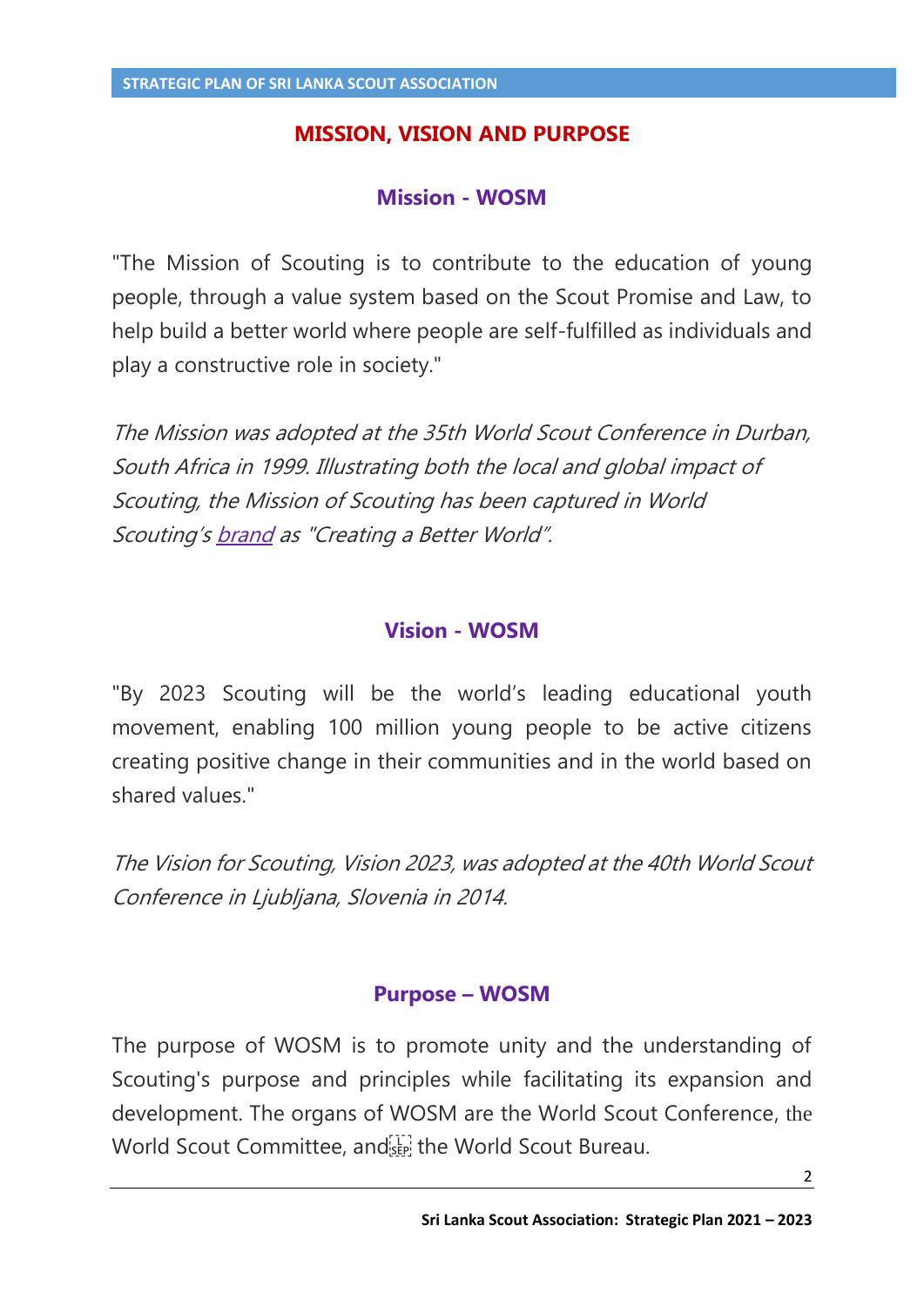## **Mission - SLSA**

Same as Mission of WOSM

## **VISION - SLSA**

By 2023, Sri Lanka Scout Association will be recognized as a Dynamic Youth Organisation for Developing leadership qualities through a value based non formal educational system attending to the needs and aspirations of young people consolidating the national unity of Sri Lanka with a membership of 108,000.

## **Purpose – SLSA**

The purpose of the Sri Lanka Scout Association is to contribute to the development of young persons in achieving their full physical, intellectual, emotional, social and spiritual potentials as individuals able to work in a team, as responsible citizens and as members of their local, national and international communities who contribute positively towards 'Creating a Better World'.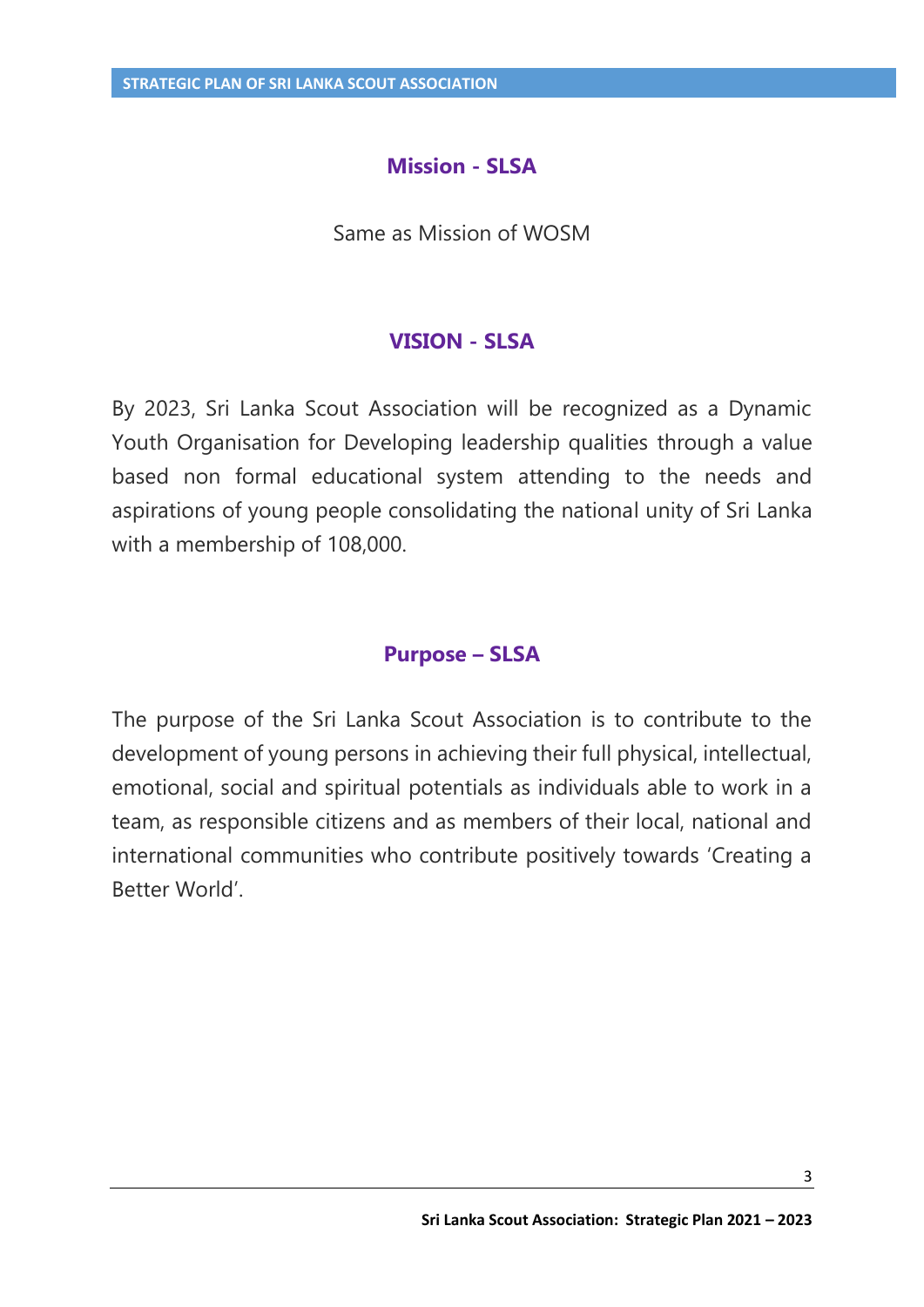# WEAKNESS OF STREET HIS **PROGRESSION AVITAGES** THREETS

## **SWOT ANALYSIS**

## **Strengths**

- Parliamentary Act and Rules
- Established Local Scout Associations
- Membership of WOSM
- Headquarters Building
- Effective Youth Program
- Effective Training Team
- Scout Training Centres (Pedro & Mirigama)
- Support from Education Ministry
- Support from Parents and General Public
- Voluntary Scout Commissioners and Leaders
- The Media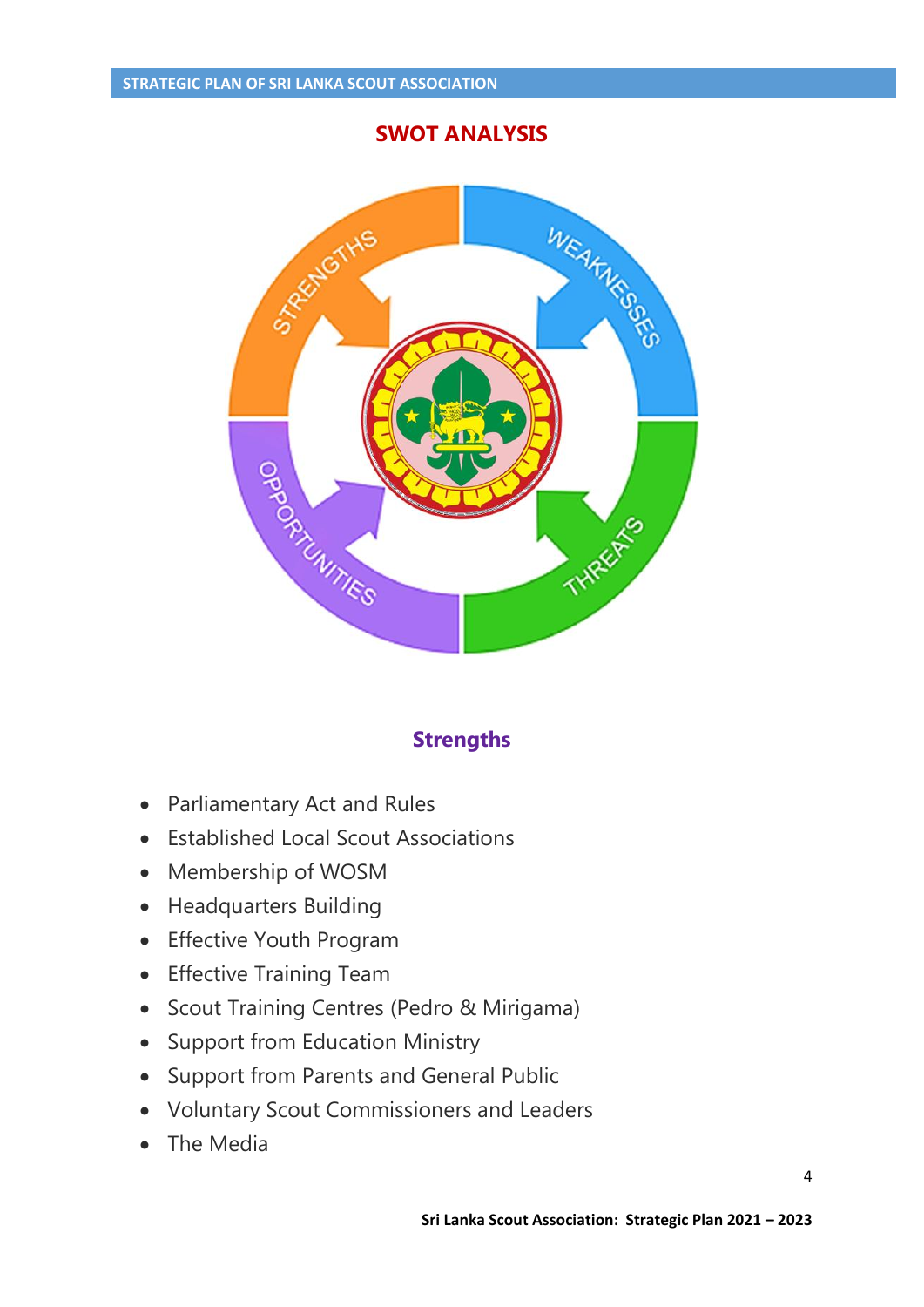- Service and Relationship Week (Job Week)
- MOP and Better World Framework/SDGs
- Safe from Harm Policy
- Participation at International and Regional events

## **Weaknesses**

- Parliamentary Act and Rules which do not suit present situation
- Outdated Act of Sri Lanka Scout Association
- Lack of proper implementation of Youth Programme
- Internal conflicts between lay members and uniform officials
- Lack of proper Membership (Annual Census) Registration System
- Attitude of Parents of Scouts
- Lack of evaluation of leaders at all levels
- Lack of competent leaders
- Poor management of badge testing system
- Lack of feedback from Districts to National
- Lack of professional staff at all levels
- Lack of team work at national and District levels
- Weakness of attracting school teachers as Scout Leaders
- Marketing of Scouting to public
- Retaining membership of scouts and leaders
- Lack of the use of IT and other technology
- Improper planning of job week at Troop level
- Inability to implement GSAT Recommendations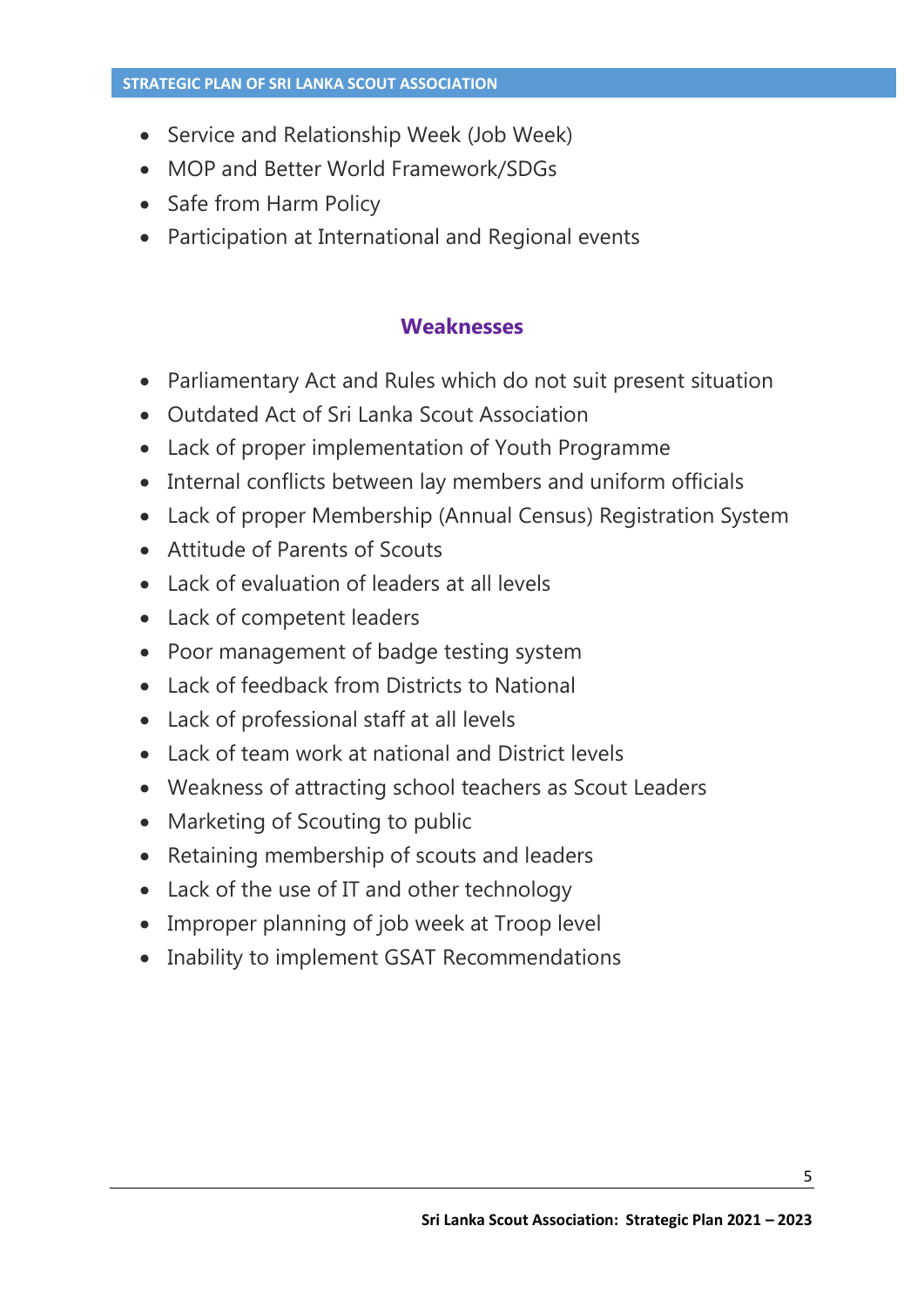## **Opportunities**

- Availability of large number of young people of scouting age
- Financial Support from the Chief Scout H.E. the President
- Promote through Education Ministry to Directors of Education and Principals
- Availability of competent people in various fields for Badge Examiners
- Resource persons in specialized fields for leader Training
- Support from other Institutions such as Rotary, Lions etc.
- Modern Technology
- Partnership projects with Public and Private Sector and Media.
- Assistance from WOSM/APR
- Development of Community Based Scouting. Eg: Estate Sector, Apartment Complexes, Temples, Churches, Rotary, Lions & other NGOS
- To go through GSAT Audit

## **Threats**

- Sports Activities in Schools
- Unemployment among Rover Scouts
- Parents/Teachers discouraging in lieu of studies
- Other Youth Organisations
- Pandemics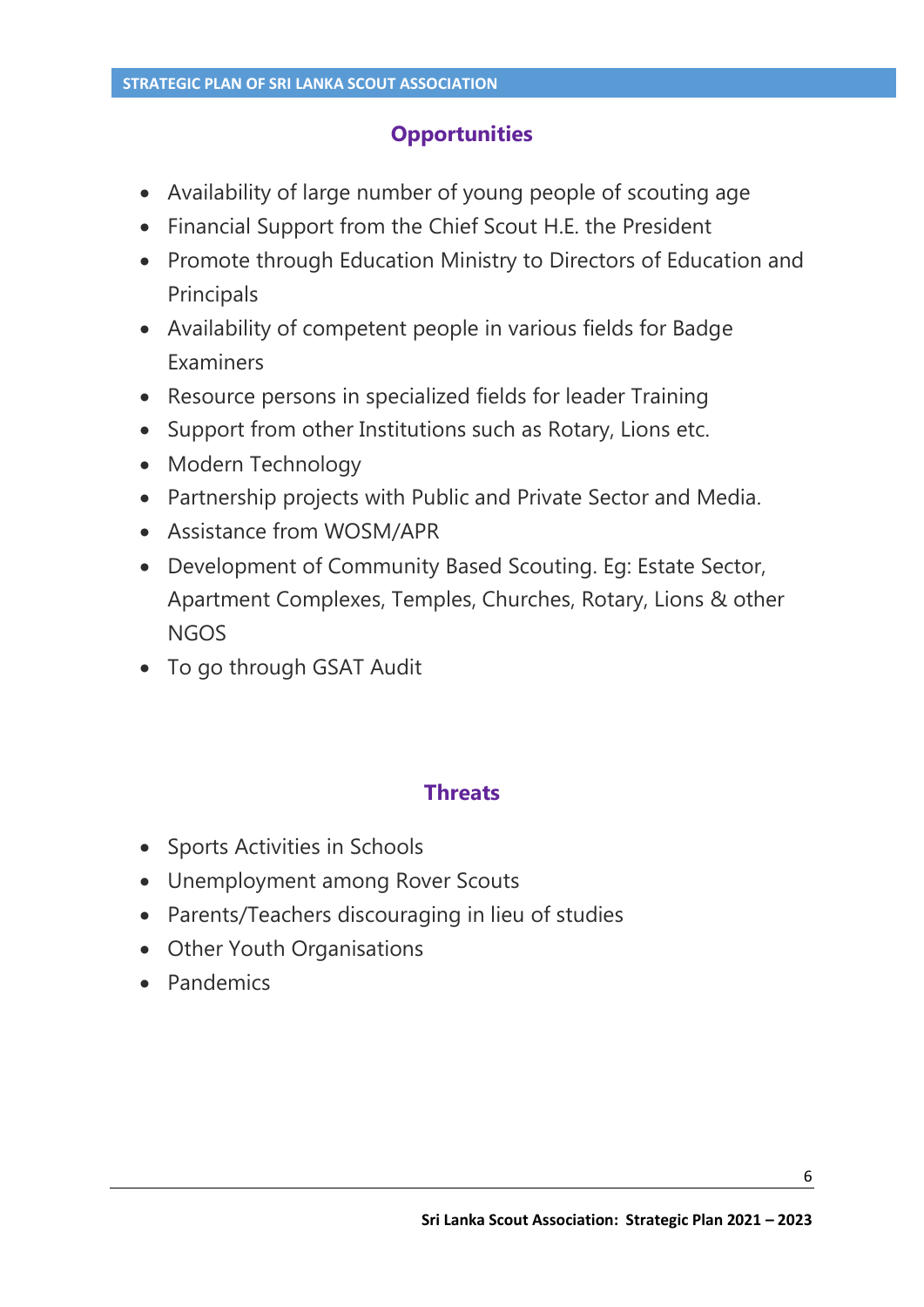## **STRATEGIC PRIORITIES**

- **1. Membership Growth**
- **2. Quality Scouting**
- **3. Adult Leadership**
- **4. Management**
- **5. Public Relations**

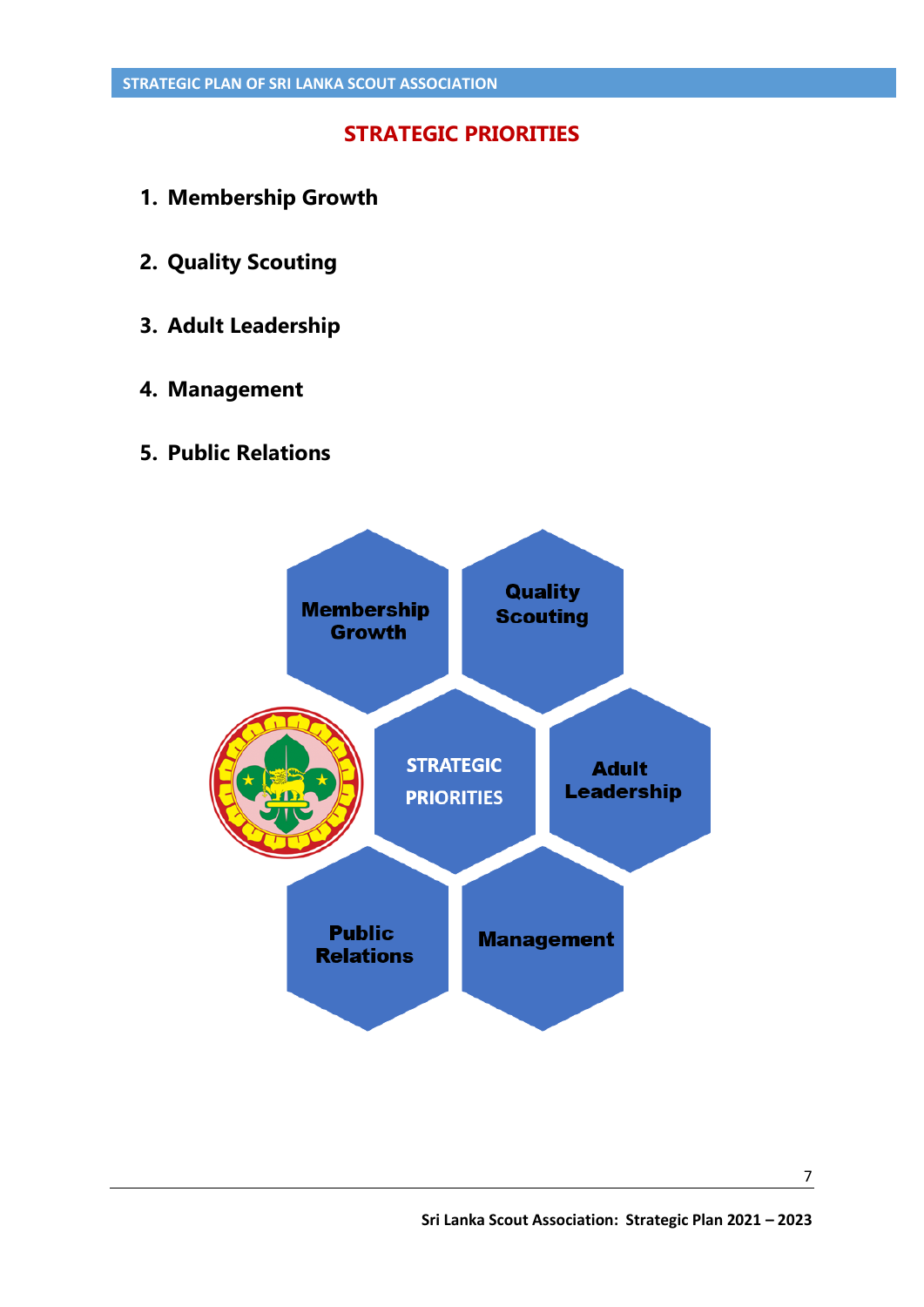## **1. Membership Growth**

## **Priority Statement:**

## **Achieving the targeted membership of 108,000 by 2023**

| <b>Objective</b>     | <b>Expected Results</b> | <b>NHQ</b>              | <b>District</b>      | <b>Unit</b>              |
|----------------------|-------------------------|-------------------------|----------------------|--------------------------|
| 1. Increasing annual | Steady growth in        | Determine targets<br>1. | 1. Determine targets | 1. Determine targets     |
| census by about      | membership to           | for Districts (20%      | for Units $-Q4$      | by Unit Leaders for      |
| 20% per annum        | achieve target          | annual increase) $-$    | 2021/2022/2022       | Patrol Leaders $-Q4$     |
|                      |                         | Q4                      | 2. Assign Assistant  | 2021/2022/2023           |
|                      |                         | 2021/2022/2023          | <b>District</b>      | 2. Initiate discussions  |
|                      |                         | 2. Initiate discussions | Commissioners to     | with Principals with     |
|                      |                         | with the Ministry       | start new units $-$  | the assistance of        |
|                      |                         | of Education and        | Q3/2021 and          | <b>Zonal Educational</b> |
|                      |                         | issue a circular to     | <b>Annually</b>      | Office -                 |
|                      |                         | provincial and          | 3. Appoint a team of | Commencing               |
|                      |                         | zonal educational       | district officials   | Q4/2021 and              |
|                      |                         | directors on            | and initiate         | regularly                |
|                      |                         | scouting and            | discussions with     | 3. Organize scout        |
|                      |                         | increasing              | the                  | promotional/displa       |

8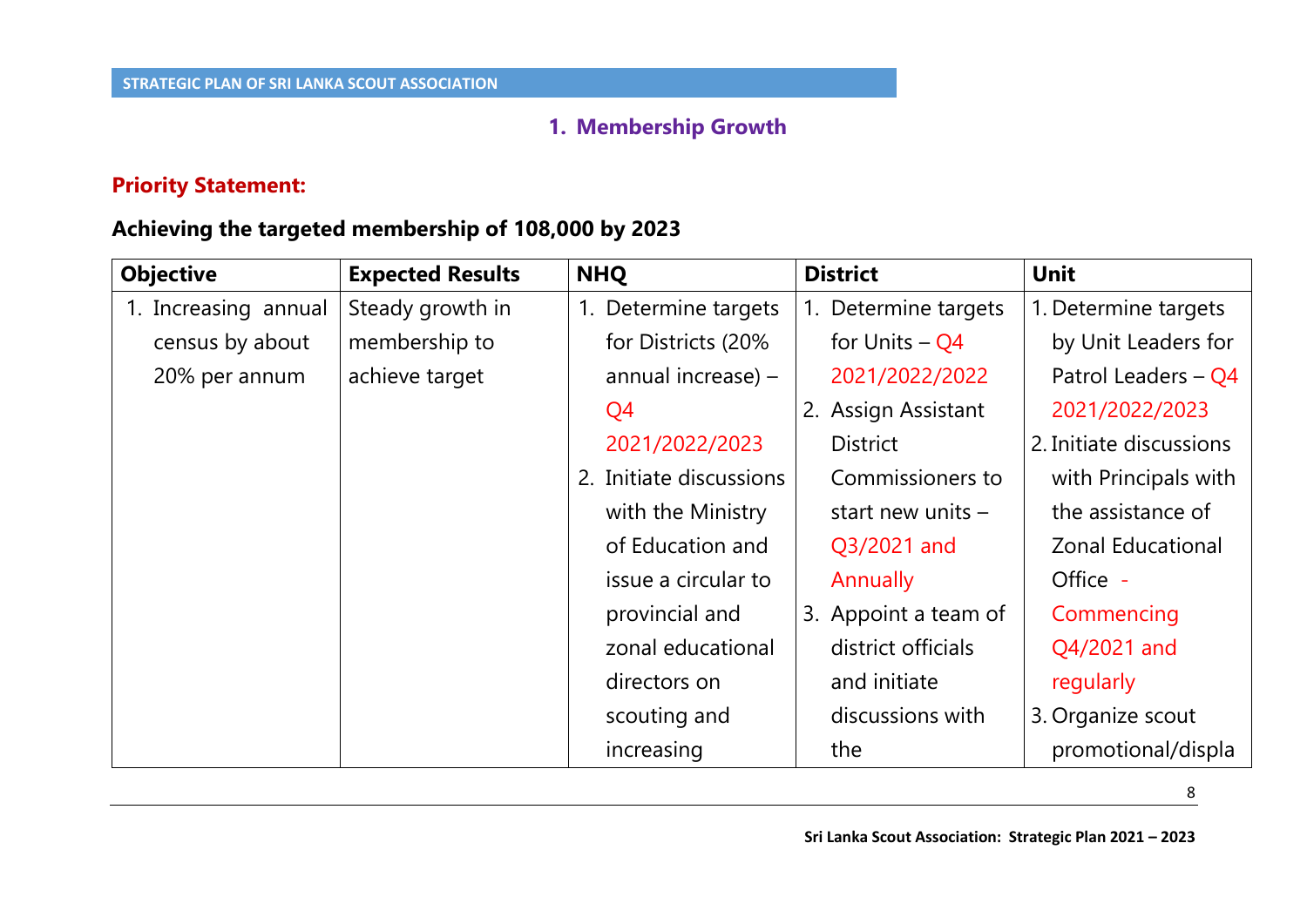| <b>Objective</b>    | <b>Expected Results</b> | <b>NHQ</b>          | <b>District</b>      | <b>Unit</b>           |
|---------------------|-------------------------|---------------------|----------------------|-----------------------|
|                     |                         | membership -        | provincial/Zonal     | y activities such as  |
|                     |                         | Q3/2021             | Educational          | campfires,            |
|                     |                         | 3. Conduct          | directors -          | exhibitions, parents' |
|                     |                         | awareness           | Q4/2021              | days, etc. to attract |
|                     |                         | sessions for        | 4. Conduct           | non scouts            |
|                     |                         | provincial          | awareness for        | - Commencing          |
|                     |                         | directors -         | teachers - $Q4/2021$ | Q4/2021 and           |
|                     |                         | Q4/2021             | 5. Recognize leaders | regularly             |
|                     |                         | 4. Encourage school | at District Levels   |                       |
|                     |                         | teachers through    | for increasing       |                       |
|                     |                         | the Education       | membership -         |                       |
|                     |                         | Ministry to join as | Q1/2022, Q1/2023     |                       |
|                     |                         | scout leaders -     | and Q1/2024          |                       |
|                     |                         | Q3/2021             |                      |                       |
| 2. Streamlining and | Availability of         | 1. Appoint a task   | 1. Implement and     | 1. Implement the      |
| enhancing the       | accurate and reliable   | force to study an   | monitor the          | improved              |
| registration        | membership data at      | improved            | registration         | registration system   |
|                     | all levels              |                     | process by           | $-Q3/2022$            |

9

**Sri Lanka Scout Association: Strategic Plan 2021 – 2023**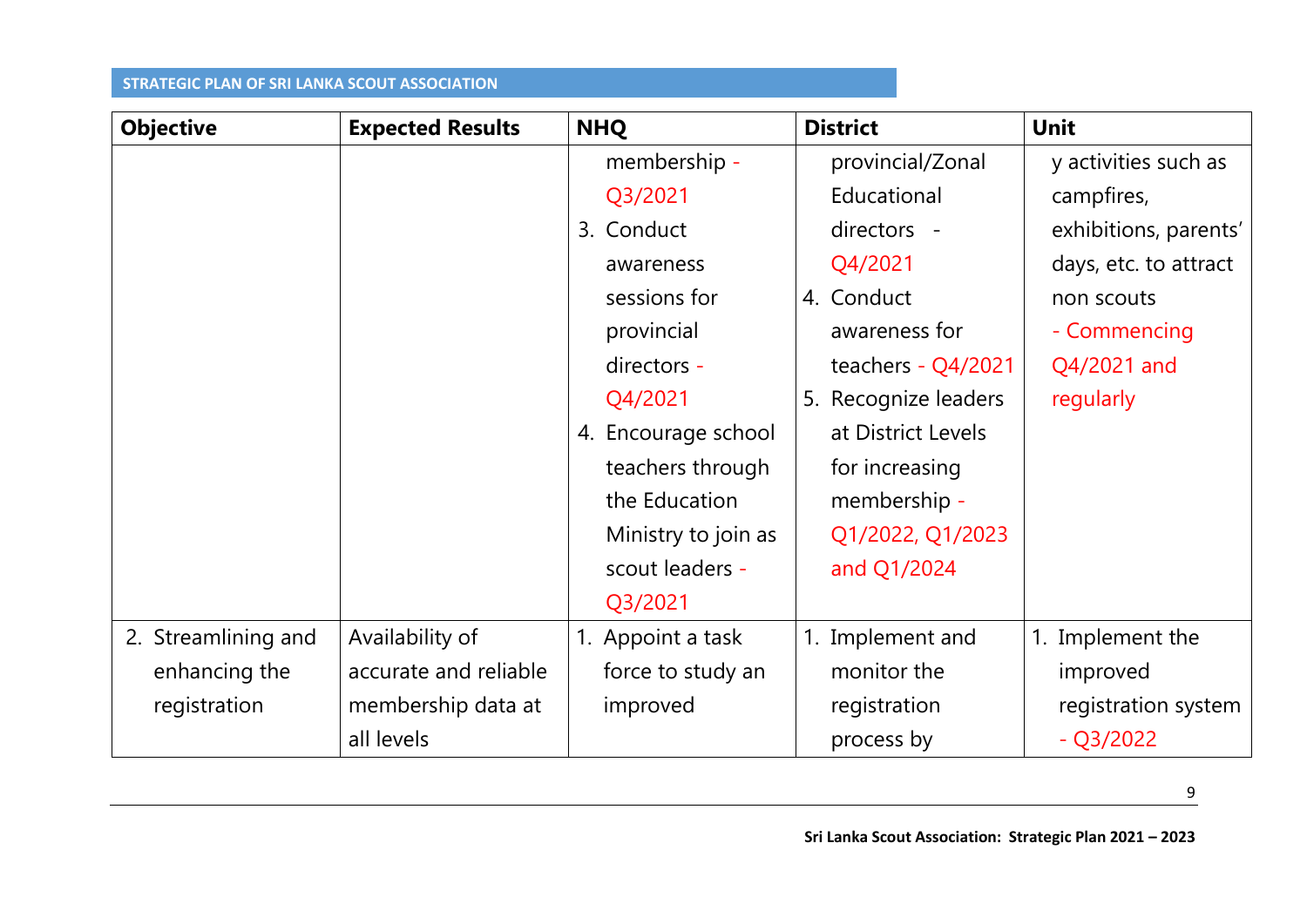| <b>Objective</b> | <b>Expected Results</b> | <b>NHQ</b>               | <b>District</b>           | <b>Unit</b> |
|------------------|-------------------------|--------------------------|---------------------------|-------------|
| process and      |                         | registration system      | <b>Assistant District</b> |             |
| annual census    |                         | $-Q3/2021$               | Commissioner-             |             |
|                  |                         | 2. Implement the         | Administration -          |             |
|                  |                         | improved                 | Q3/2022                   |             |
|                  |                         | registration system      | 2. Conduct                |             |
|                  |                         | $-Q$ 2/2022              | awareness sessions        |             |
|                  |                         | 3. Conduct training      | on census -               |             |
|                  |                         | on registration          | Q3/2022                   |             |
|                  |                         | process - Q2/2022        |                           |             |
|                  |                         | 4. Introduce a system    |                           |             |
|                  |                         | to obtain                |                           |             |
|                  |                         | membership fees          |                           |             |
|                  |                         | from the Scout           |                           |             |
|                  |                         | Services and             |                           |             |
|                  |                         | <b>Relationship Week</b> |                           |             |
|                  |                         | $-Q4/2021$               |                           |             |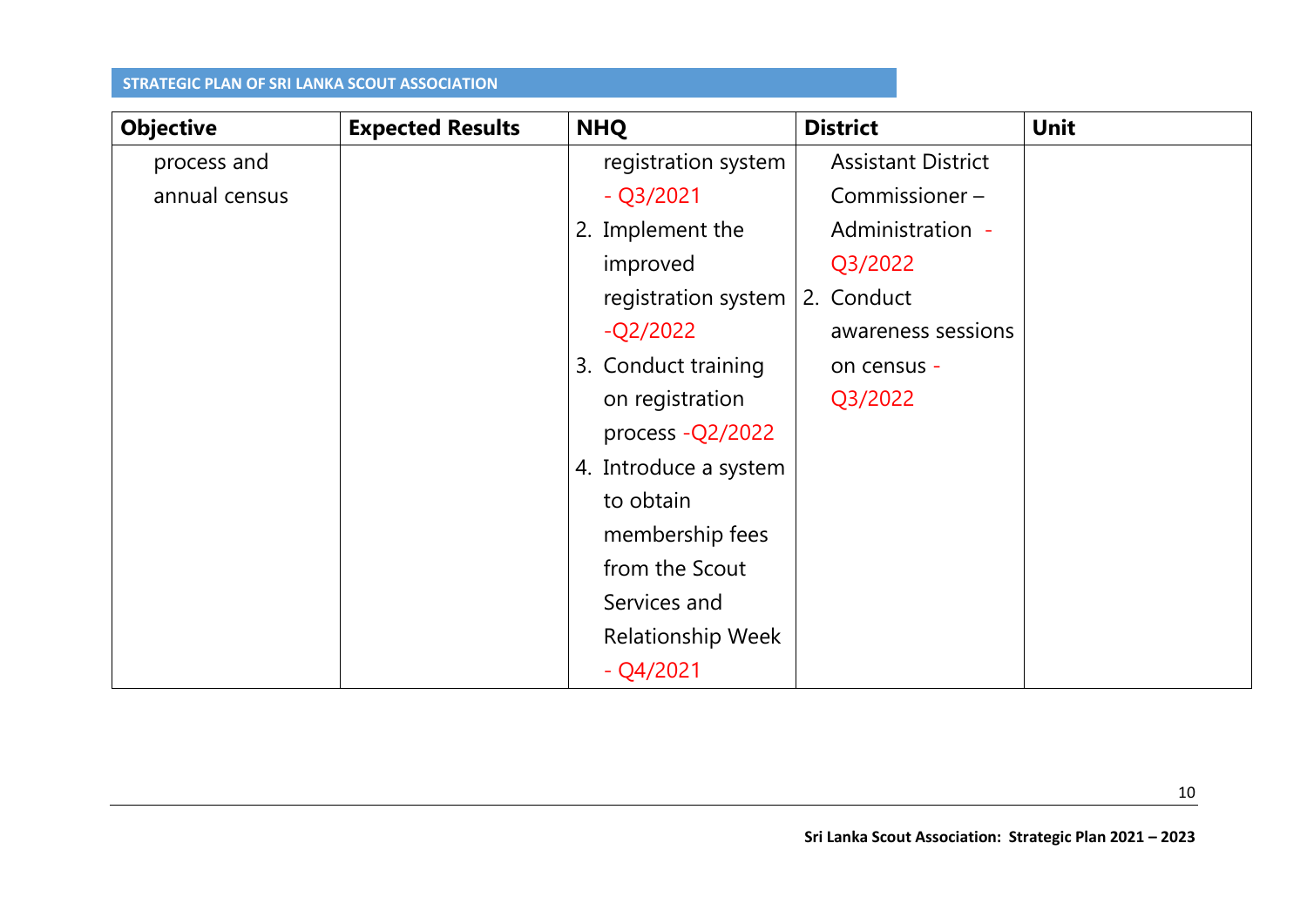| <b>Objective</b>  | <b>Expected Results</b> | <b>NHQ</b>              | <b>District</b>         | <b>Unit</b>       |
|-------------------|-------------------------|-------------------------|-------------------------|-------------------|
| 3. Introducing    | Introduction and        | 1. Prepare guidelines   | 1. Introduce            | Support the<br>1. |
| community based   | increase in             | and policies to         | guidelines and          | District to start |
| and open troop    | membership and          | start community         | policies to             | open scout groups |
| scouting          | expansion in scouting   | based and open          | stakeholders to         | - as and when     |
|                   | towards all segments    | groups including        | start community         | requested by the  |
|                   | of the community        | scouting in             | based and open          | <b>District</b>   |
|                   |                         | railways - Q4/2021      | groups - Q4/2021        |                   |
|                   |                         | 2. Initiate discussions | 2. Initiate discussions |                   |
|                   |                         | with tri-forces,        | with tri-forces,        |                   |
|                   |                         | government and          | government and          |                   |
|                   |                         | non-government          | non-government          |                   |
|                   |                         | organizations to        | organizations to        |                   |
|                   |                         | sponsor scout           | sponsor scout           |                   |
|                   |                         | groups - Q1/2022        | groups $-Q1/2022$       |                   |
|                   |                         |                         |                         |                   |
| 4. Implementing a | Maintenance of          | 1. Introduce a          | 2. Implement and        | 3. Implement a    |
| retention plan    | membership numbers      | system for              | introduce a system      | system for        |
|                   |                         | continuous              | for continuous          | continuous        |
|                   |                         |                         | scouting from           | scouting from     |

11

**Sri Lanka Scout Association: Strategic Plan 2021 – 2023**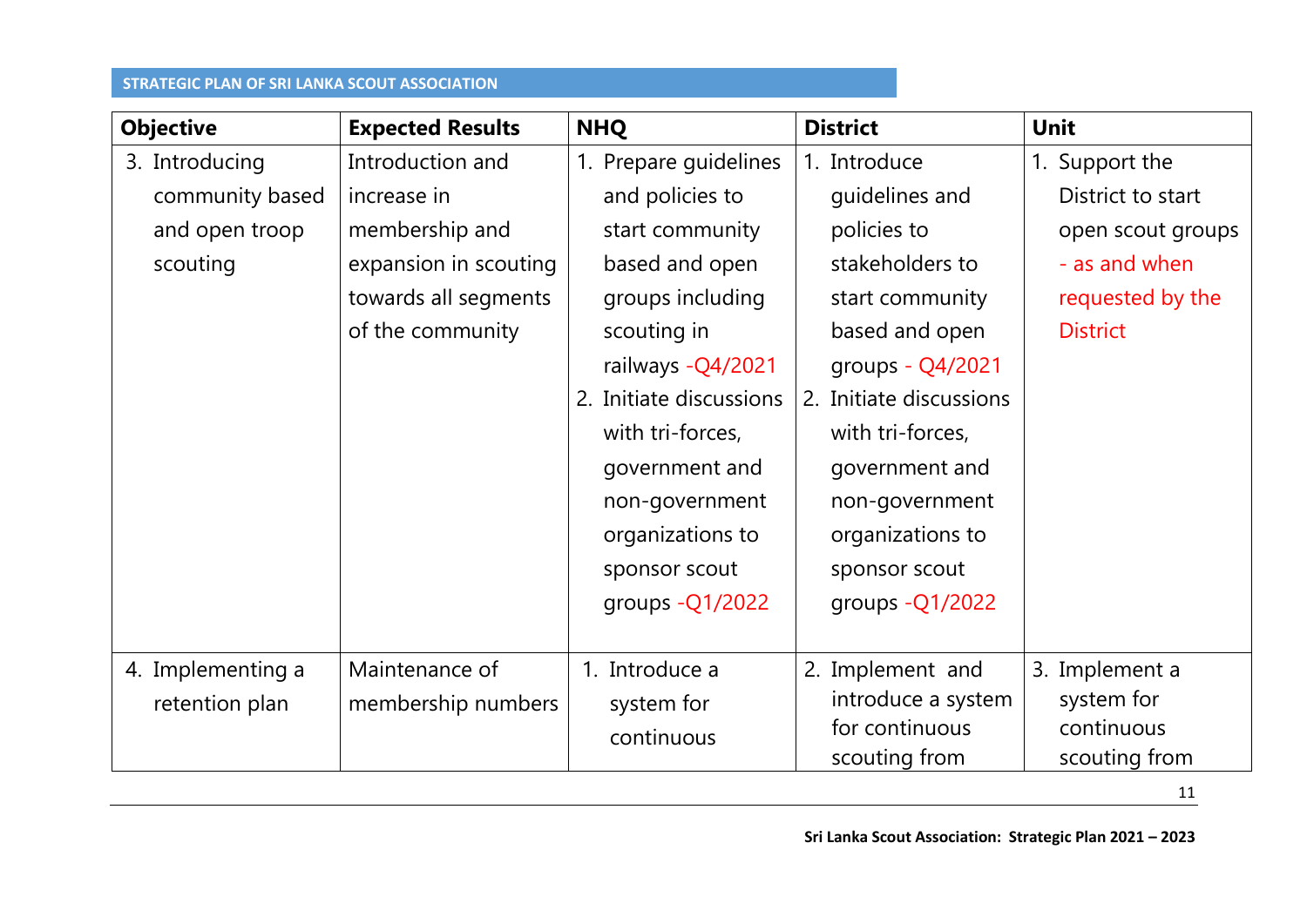| <b>Objective</b> | <b>Expected Results</b> | <b>NHQ</b>             | <b>District</b>        | <b>Unit</b>            |
|------------------|-------------------------|------------------------|------------------------|------------------------|
|                  |                         | scouting from          | Singithi to            | Singithi to            |
|                  |                         | Singithi to            | <b>President Scout</b> | <b>President Scout</b> |
|                  |                         | <b>President Scout</b> | Award - Q4/2021        | Award - Q4/2021        |
|                  |                         | Award - Q4/2021        |                        |                        |

## **2. Quality Scouting**

## **Priority Statement:**

## **Effective implementation of the Youth Programme**

| <b>Objective</b>  | <b>Expected Results</b> | <b>NHQ</b>         | <b>District</b>   | Unit              |
|-------------------|-------------------------|--------------------|-------------------|-------------------|
| 1. Revising the   | Increased               | Prepare, introduce | 1. Conduct a      | 1. Implement the  |
| existing<br>Youth | membership,             | and implement      | workshop for Unit | new Youth         |
| Programme         | improvement in          | the new Youth      | Leaders through   | Programme at Unit |
|                   | quality and an          | Programme -        | ADC - Training    | Level - Q1/2021 - |
|                   | attractive programme    | $Q1/2021 -$        | and ADC-          | Implemented       |
|                   | to the members          | Implemented        | Programme -       | 2. Implement the  |
|                   |                         |                    |                   | revised/reviewed  |
|                   |                         |                    |                   | 12                |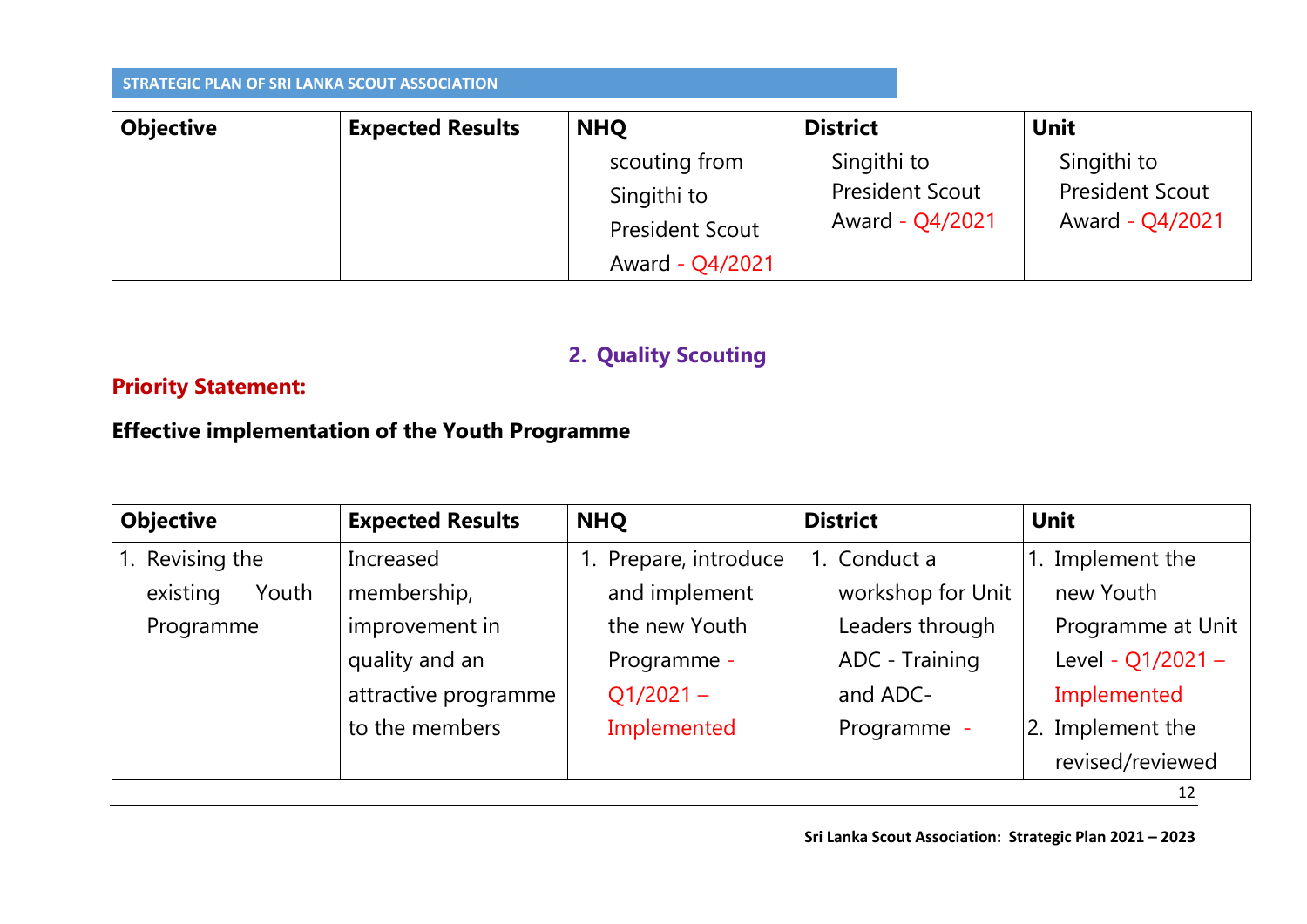| <b>Objective</b> | <b>Expected Results</b> | <b>NHQ</b>         | <b>District</b>  | <b>Unit</b>     |
|------------------|-------------------------|--------------------|------------------|-----------------|
|                  |                         | 2. Conduct a       | $Q1/2021 -$      | Youth Programme |
|                  |                         | Workshop for       | Implemented      | $-Q3/2021$      |
|                  |                         | ADC - Programme    | 2. Implement the |                 |
|                  |                         | to introduce the   | new Youth        |                 |
|                  |                         | Youth Programme    | Programme -      |                 |
|                  |                         | $- Q1/2021 -$      | Q1/2021          |                 |
|                  |                         | Implemented        | 3. Implement the |                 |
|                  |                         | 3. Distribute and  | revised/reviewed |                 |
|                  |                         | publish the new    | Youth Programme  |                 |
|                  |                         | Youth Programme    | $-Q3/2021$       |                 |
|                  |                         | in SLSA website in |                  |                 |
|                  |                         | all 3 languages -  |                  |                 |
|                  |                         | $Q1/2021 -$        |                  |                 |
|                  |                         | Implemented        |                  |                 |
|                  |                         | 4. Review the      |                  |                 |
|                  |                         | implementation of  |                  |                 |
|                  |                         | the new Youth      |                  |                 |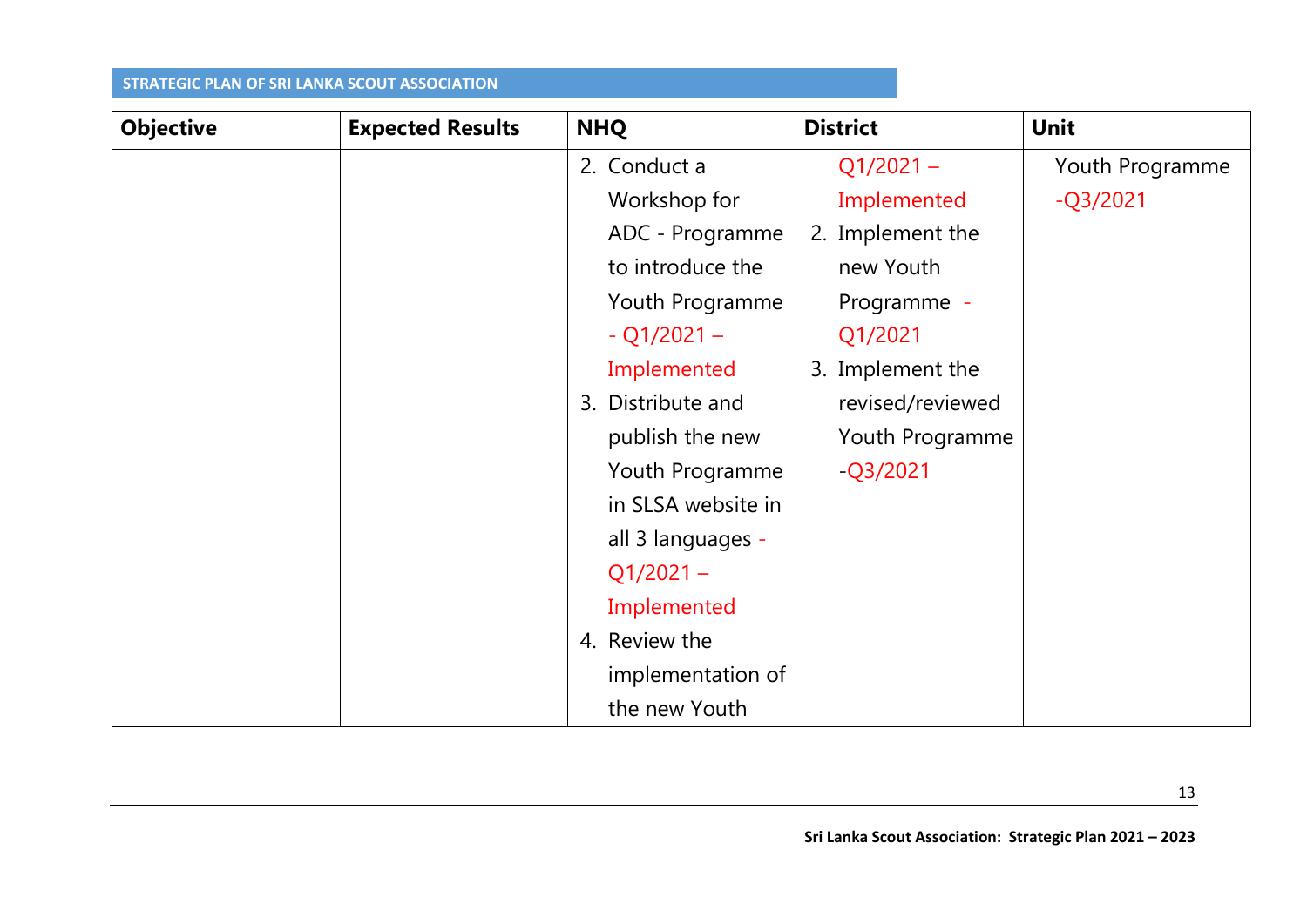| <b>Objective</b>                                        | <b>Expected Results</b>                                                                                                        | <b>NHQ</b>                                                                                                                                                                                                                                                                        | <b>District</b>                                                                                                                                                                                                                                                                          | <b>Unit</b>                                                                                                                                                                                                                                            |
|---------------------------------------------------------|--------------------------------------------------------------------------------------------------------------------------------|-----------------------------------------------------------------------------------------------------------------------------------------------------------------------------------------------------------------------------------------------------------------------------------|------------------------------------------------------------------------------------------------------------------------------------------------------------------------------------------------------------------------------------------------------------------------------------------|--------------------------------------------------------------------------------------------------------------------------------------------------------------------------------------------------------------------------------------------------------|
|                                                         |                                                                                                                                | Programme -<br>Q3/2021                                                                                                                                                                                                                                                            |                                                                                                                                                                                                                                                                                          |                                                                                                                                                                                                                                                        |
| 2. Revising the<br><b>Proficiency Badge</b><br>Syllabus | <b>Attainment of skills</b><br>by the scouts to suit<br>modern times and<br>achievement of<br>sustainable<br>development goals | 1. Conduct a<br>workshop for ADC<br>Programme to<br>discuss the revision<br>and collect<br>proposals from<br>Districts -<br>$Q1/2021-$<br>Implemented<br>2. Appoint team<br>leaders and team<br>members to revise<br>the proficiency<br>badges for 15<br><b>Proficiency Badge</b> | 1. Collect<br>information and<br>proposals from<br>Units and send<br>proposals to SLSA<br>by ADC<br>Programme -<br>$Q1/2021 -$<br>Implemented<br>2. Introduce the New<br><b>Proficiency Badge</b><br>Syllabus to Badge<br>Examiners and<br>Unit Leaders by<br>ADC Programme -<br>Q3/2021 | 1. Collect<br>information from<br>scouts by Unit<br>Leaders and<br>submit<br>information to<br>ADC – Programme<br>$Q1/2021 -$<br>Implemented<br>2. Introduce the New<br><b>Proficiency Badge</b><br>Syllabus to Scouts<br>by Unit Leaders -<br>Q3/2021 |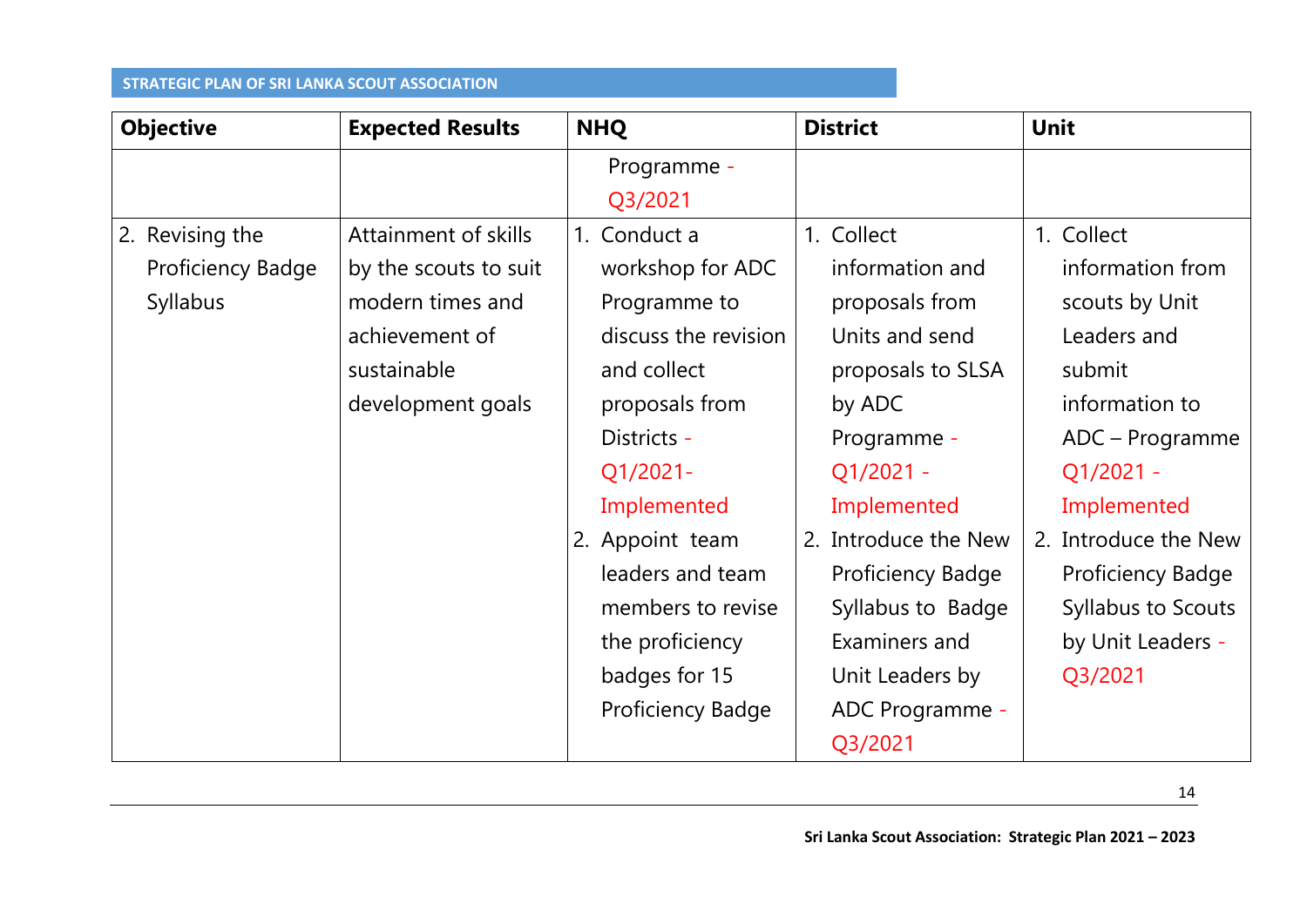| <b>Objective</b> | <b>Expected Results</b> | <b>NHQ</b>               | <b>District</b> | <b>Unit</b> |
|------------------|-------------------------|--------------------------|-----------------|-------------|
|                  |                         | Groups - Q1/2021         |                 |             |
|                  |                         | - Implemented            |                 |             |
|                  |                         | 3. Analyse               |                 |             |
|                  |                         | information and          |                 |             |
|                  |                         | proposals collected      |                 |             |
|                  |                         | from Districts to        |                 |             |
|                  |                         | prepare the new          |                 |             |
|                  |                         | <b>Proficiency Badge</b> |                 |             |
|                  |                         | Syllabus - Q2/2021       |                 |             |
|                  |                         | 4. Conduct a             |                 |             |
|                  |                         | workshop for ADC         |                 |             |
|                  |                         | Programme and            |                 |             |
|                  |                         | <b>Badge Secretaries</b> |                 |             |
|                  |                         | to introduce the         |                 |             |
|                  |                         | New Proficiency          |                 |             |
|                  |                         | <b>Badge Syllabus</b>    |                 |             |
|                  |                         | and the consent to       |                 |             |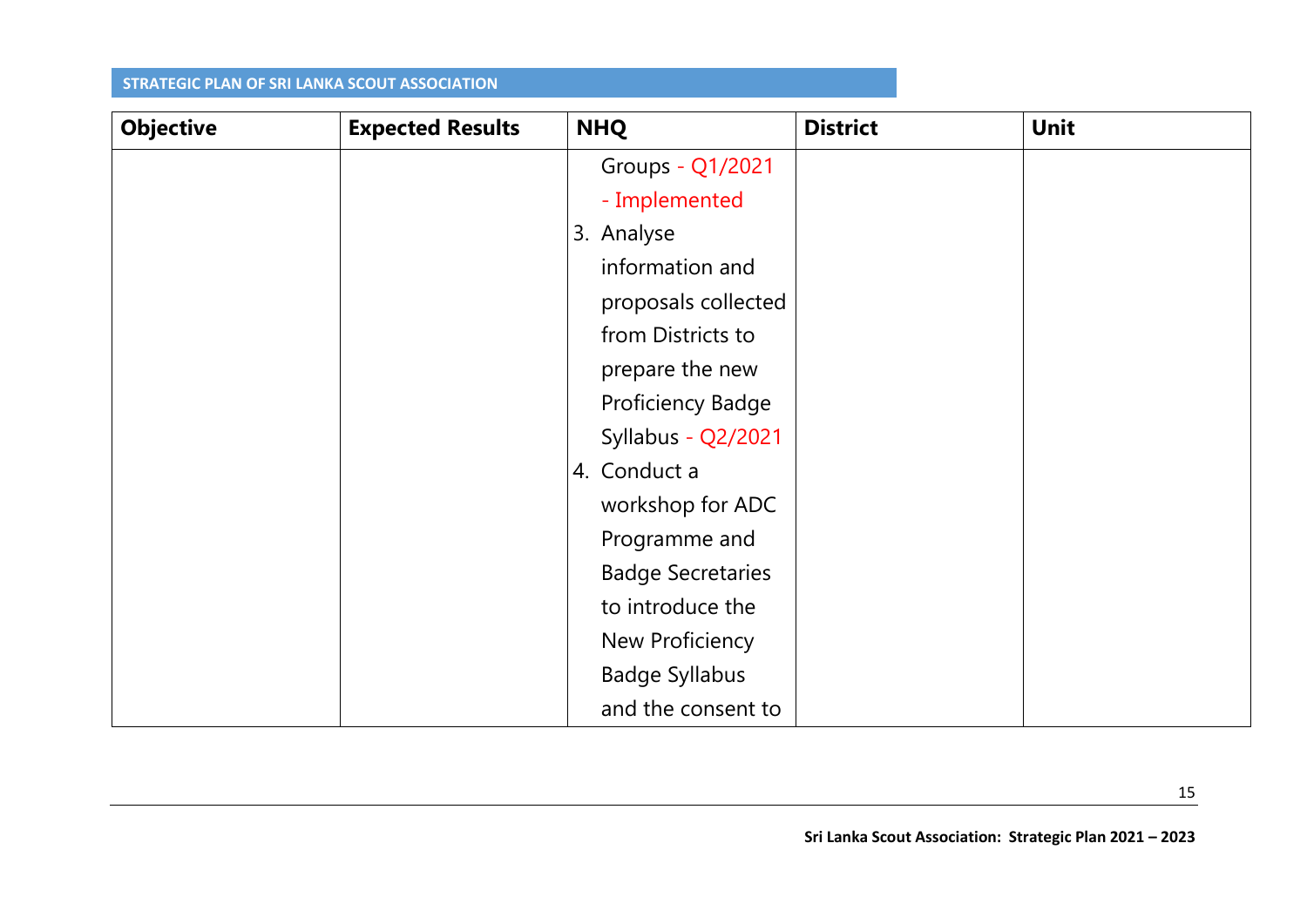| <b>Objective</b> | <b>Expected Results</b> | <b>NHQ</b>           | <b>District</b>        | Unit                |
|------------------|-------------------------|----------------------|------------------------|---------------------|
|                  |                         | implement the new    |                        |                     |
|                  |                         | syllabus - $Q2/2021$ |                        |                     |
|                  |                         | 5. Implement the     |                        |                     |
|                  |                         | New Proficiency      |                        |                     |
|                  |                         | Badge Syllabus -     |                        |                     |
|                  |                         | Q3/2021              |                        |                     |
| 3. Evaluate and  | Continuous              | 1. Conduct 2         | 1. Conduct             | 1. Implement Patrol |
| ensure the       | improvement and         | awareness sessions   | awareness              | Leaders' Council    |
| effectiveness of | applicability of the    | on Youth             | sessions to all        | (PLC) and Patrol in |
| the Youth        | Youth Programme to      | Programme for        | Units on Youth         | Council (PIC)       |
| Programme        | the prevailing          | ADC - Training and   | Programme at           | effectively         |
| annually         | conditions              | Programme -          | least once a year -    | $Q1/2021 -$         |
|                  |                         | Q1/2022 and 2023     | $Q1/2021 - 2023$       | implemented         |
|                  |                         | 2. Prepare hand      | 2. Provide training to | 2. Organise Patrol  |
|                  |                         | books for all        | Scouts on Highest      | Camps - annual      |
|                  |                         | sections -           | Award of the           |                     |
|                  |                         | Q3/2021              | Sections at least      |                     |
|                  |                         |                      | once a year (Ex.       |                     |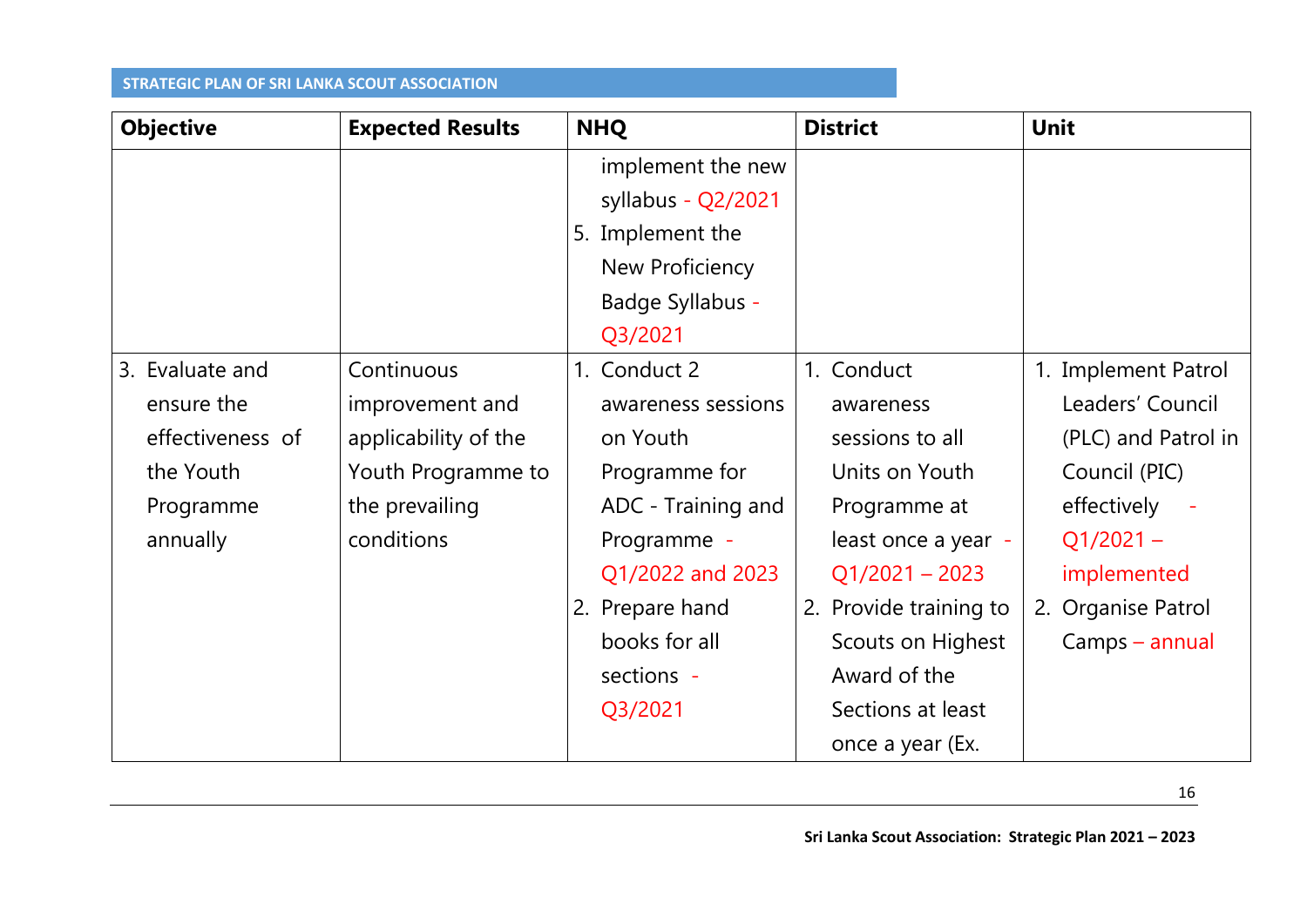| <b>Objective</b> | <b>Expected Results</b> | <b>NHQ</b>              | <b>District</b>      | <b>Unit</b> |
|------------------|-------------------------|-------------------------|----------------------|-------------|
|                  |                         | 3. Introduce the        | President's Award,   |             |
|                  |                         | <b>Scout Membership</b> | BP Award, Gold       |             |
|                  |                         | Book inclusive of       | Star) - Q3/2021      |             |
|                  |                         | the Progress Card -     | 3. Organize a Patrol |             |
|                  |                         | Q3/2021                 | Leader Training      |             |
|                  |                         | 4. Provide leadership   | Course at least      |             |
|                  |                         | and skill               | once a year -        |             |
|                  |                         | development             | Q3/2021              |             |
|                  |                         | training to Senior      |                      |             |
|                  |                         | and Rover Scouts        |                      |             |
|                  |                         | at National Level -     |                      |             |
|                  |                         | Q3/2021 and             |                      |             |
|                  |                         | quarterly               |                      |             |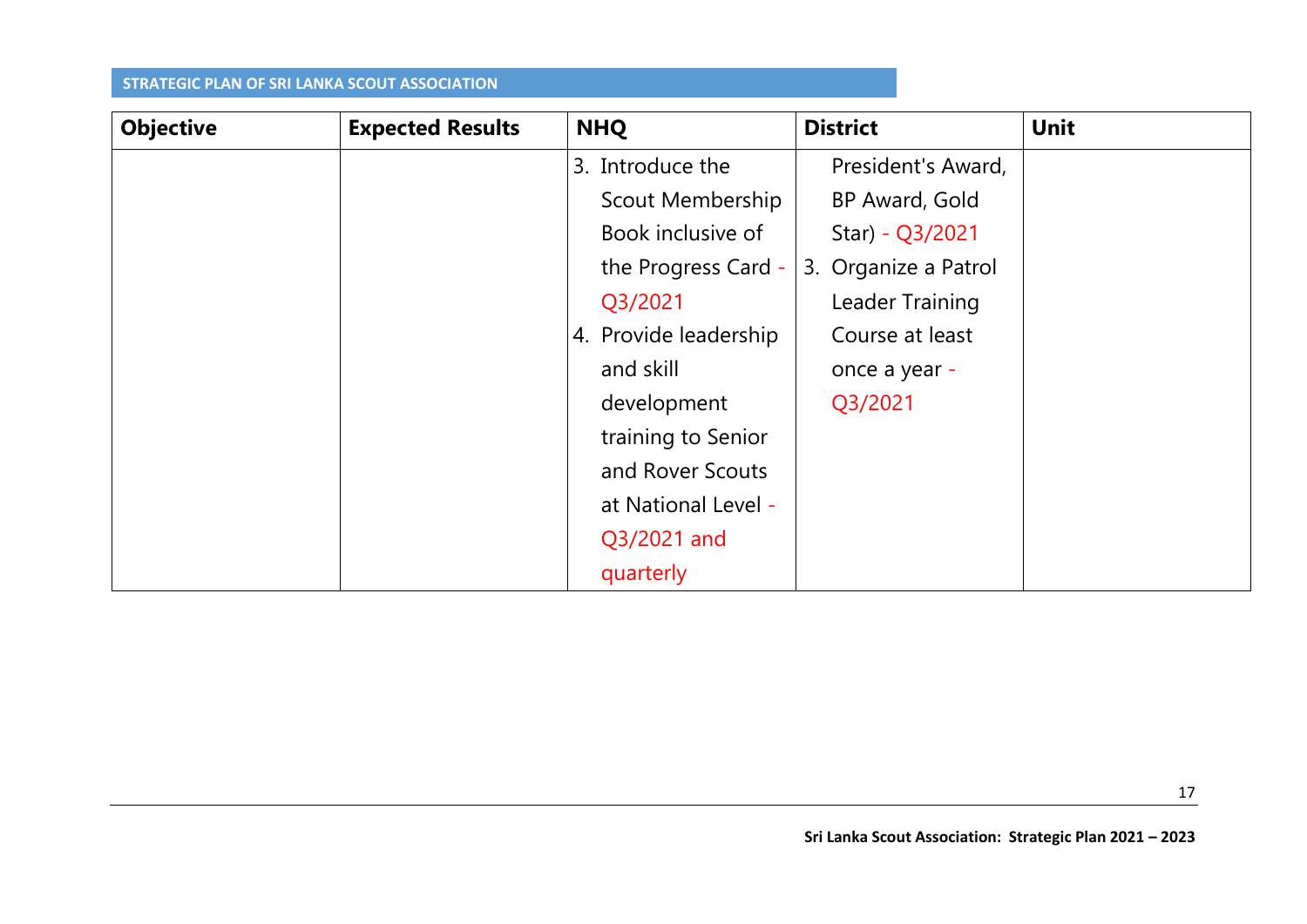| <b>Objective</b>   | <b>Expected Results</b> | <b>NHQ</b>          | <b>District</b>     | <b>Unit</b>         |
|--------------------|-------------------------|---------------------|---------------------|---------------------|
| 4. Ensuring active | Consideration of        | 1. Implement 'Youth | 1. Implement 'Youth | 1. Implement 'Youth |
| involvement of the | ideas of young          | Involvement         | Involvement         | Involvement Policy' |
| young people of    | people for              | Policy' - Q2/2021   | Policy' - Q2/2021   | $-Q2/2021$          |
| age 18-26          | implementation          | $-$ implemented     |                     | 2. Hold Rover Crew  |
|                    |                         | 2. Conduct          |                     | Meetings twice a    |
|                    |                         | awareness           |                     | month $-$ as        |
|                    |                         | sessions for ADC-   |                     | required            |
|                    |                         | Rovers on Rover     |                     | 3. Hold Crew in     |
|                    |                         | Programme at        |                     | Council (CIC) once  |
|                    |                         | least once a year - |                     | a month $-$ as      |
|                    |                         | Q2/2021             |                     | required            |
|                    |                         |                     |                     |                     |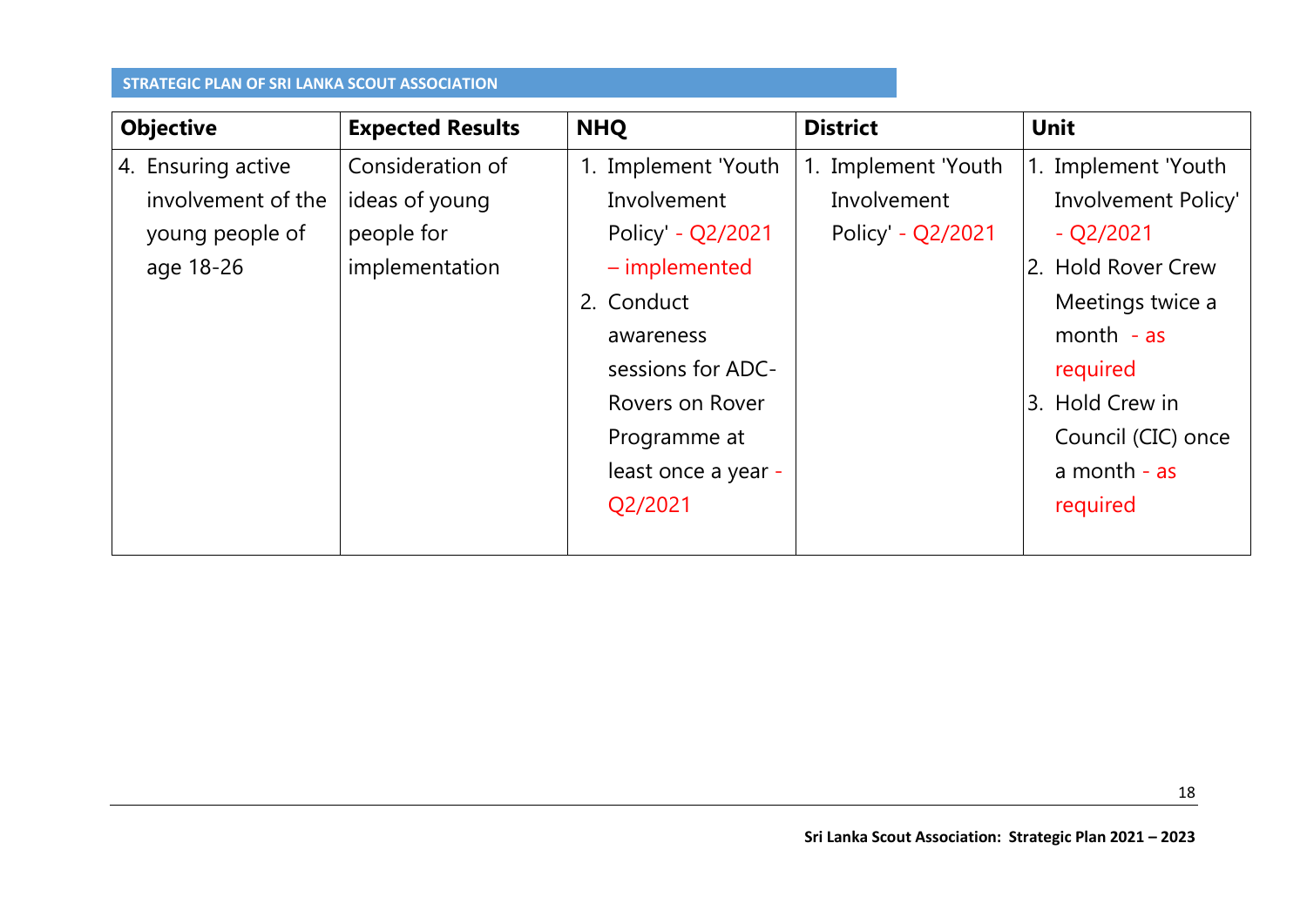| <b>Objective</b>    | <b>Expected Results</b> | <b>NHQ</b>         | <b>District</b>    | <b>Unit</b>        |
|---------------------|-------------------------|--------------------|--------------------|--------------------|
| 5. Effective        | Enhancement of skills   | 1. Conduct a       | 1. Increase        | 1. Increase        |
| Implementation of   | of the scouts on par    | Workshop for       | awareness of the   | awareness of the   |
| Messenger of        | with global standards   | ADC - Programme    | units and scouts   | scouts and provide |
| Peace (MOP) and     | and trends and          | and Programme      | through $ADC -$    | training on        |
| <b>Better World</b> | engagement of           | Team members -     | Programme -        | relevant badges -  |
| Framework (BWF)     | scouts to focus on      | Q2/2021            | Q2/2021            | Q3/2021            |
| including           | current and future      | 2. Conduct a       | 2. Prepare and     |                    |
| Sustainable         | issues of the world     | Workshop for       | submit<br>lists of |                    |
| Development         |                         | Badge Examiners' - | Badge              |                    |
| Goals (SDGs) and    |                         | Q3/2021            | Examiners and      |                    |
| Safe from Harm      |                         |                    | <b>District</b>    |                    |
| (SfH) Policy        |                         |                    | Coordinators to    |                    |
|                     |                         |                    | NHQ at the         |                    |
|                     |                         |                    | beginning of the   |                    |
|                     |                         |                    | year - Q3/2021     |                    |
|                     |                         |                    |                    |                    |
|                     |                         |                    |                    |                    |
|                     |                         |                    |                    |                    |

**Sri Lanka Scout Association: Strategic Plan 2021 – 2023**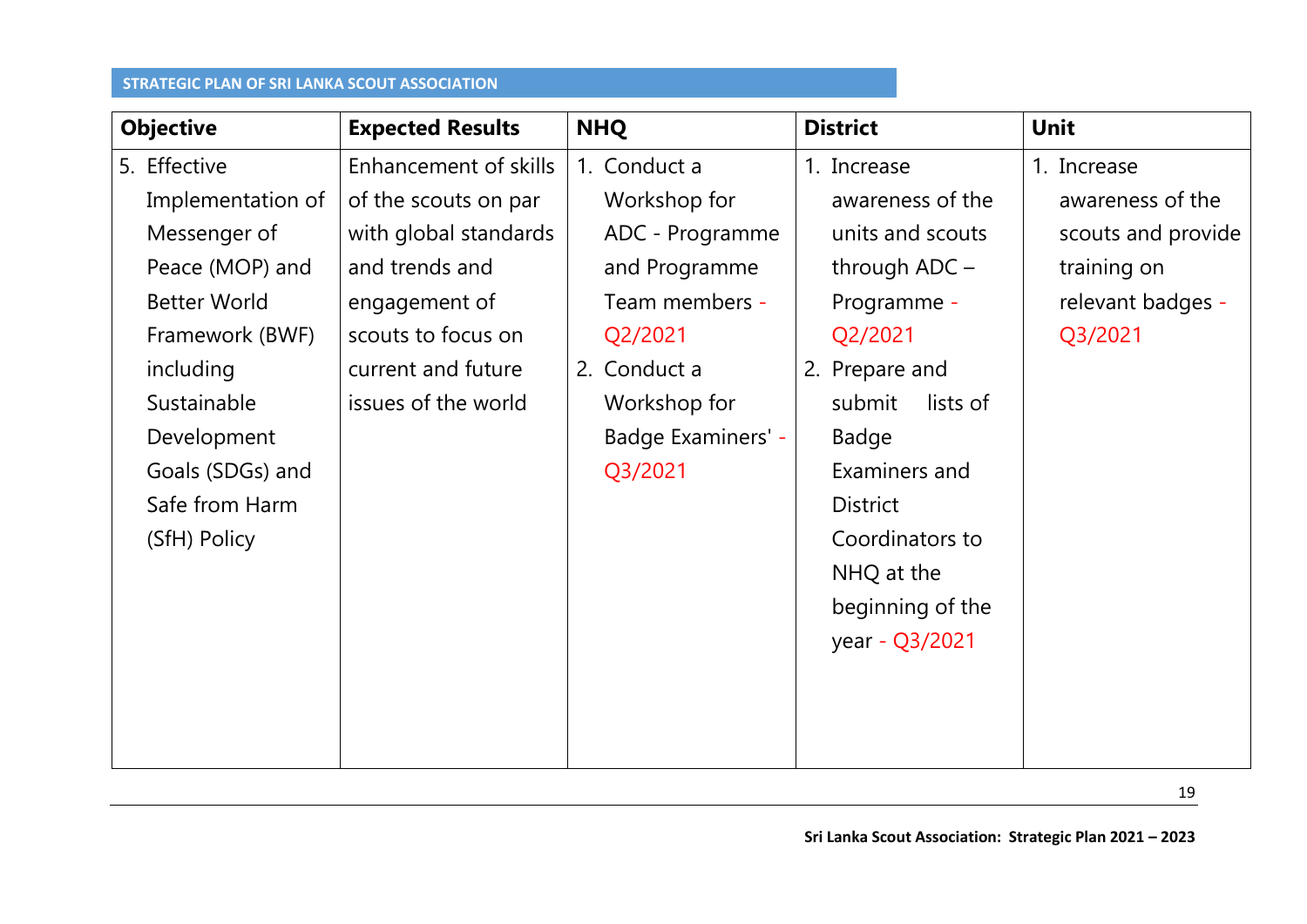| <b>Objective</b><br><b>Expected Results</b>                                                                                   | <b>NHQ</b>                                                                                                                                                                                                                                                                                     | <b>District</b>                                                                                                                                                               | <b>Unit</b>                                                                                                    |
|-------------------------------------------------------------------------------------------------------------------------------|------------------------------------------------------------------------------------------------------------------------------------------------------------------------------------------------------------------------------------------------------------------------------------------------|-------------------------------------------------------------------------------------------------------------------------------------------------------------------------------|----------------------------------------------------------------------------------------------------------------|
| 6. Introducing<br>Achievement of<br>Scouting for<br>diversity and<br>Children with<br>inclusion<br><b>Special Needs</b><br>3. | 1. Conduct a<br>seminar/webinar<br>to introduce<br>scouting for<br>children with<br>special needs -<br>Q3/2021<br>2. Prepare policy<br>statement and<br>relevant syllabuses<br>and proficiency<br>badges - Q3/2021<br>Implement<br>Scouting for<br>Children with<br>Special Needs -<br>Q4/2021 | 1. Collect<br>information from<br>District level -<br>Q2/2021<br>2. Implement (at<br>least one) Troops<br>with Scouts with<br>Special Needs at<br>District level -<br>Q4/2021 | 1. Make<br>arrangements to<br>accommodate<br>children with<br>special needs to<br>existing troops -<br>Q4/2021 |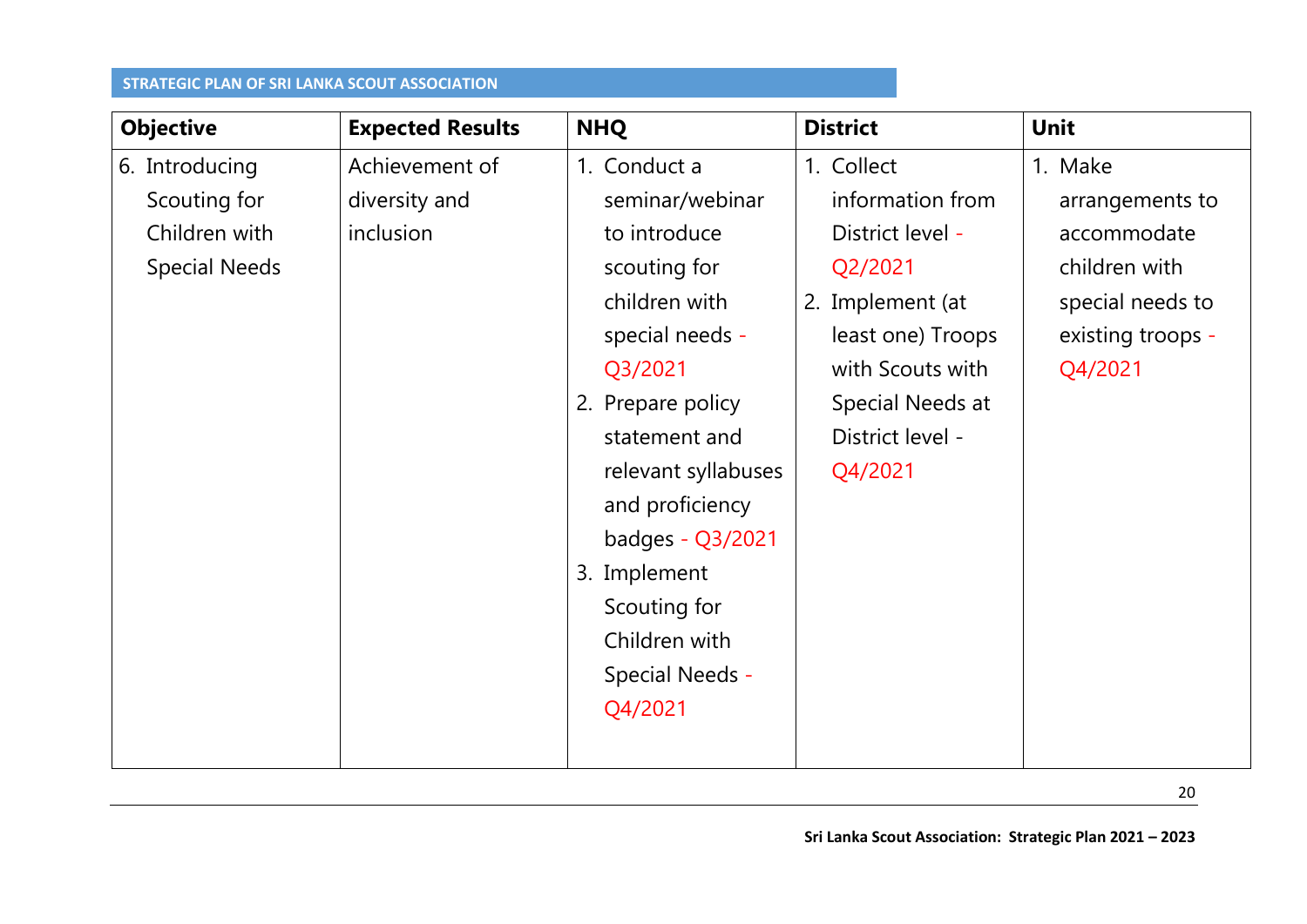| <b>Objective</b> | <b>Expected Results</b> | <b>NHQ</b>            | <b>District</b>      | <b>Unit</b>            |
|------------------|-------------------------|-----------------------|----------------------|------------------------|
| 7. Organizing    | Demonstration of        | 1. Organize key scout | 1. Participate in    | 1. Participate in      |
| national scout   | scout skills and        | events at national    | national events -    | national events -      |
| events           | talents to the general  | levels                | as required          | as required            |
|                  | public and attract      | a) National scout     | 2. Organize district | 2. Participate in      |
|                  | younger generation      | jamboree -            | level events - as    | district level events  |
|                  | to scouting             | 2022                  | required             | - as required          |
|                  |                         | b) National           |                      | 3. Organize unit level |
|                  |                         | cuboree - 2022        |                      | events - as            |
|                  |                         | c) National/provi     |                      | required               |
|                  |                         | ncial singithi        |                      |                        |
|                  |                         | rally - 2022          |                      |                        |
|                  |                         | d) National rover     |                      |                        |
|                  |                         | moot - 2022           |                      |                        |
|                  |                         | e) Founders day $-$   |                      |                        |
|                  |                         | annual                |                      |                        |
|                  |                         | f) Stevens day $-$    |                      |                        |
|                  |                         | annual                |                      |                        |
|                  |                         |                       |                      |                        |

21

**Sri Lanka Scout Association: Strategic Plan 2021 – 2023**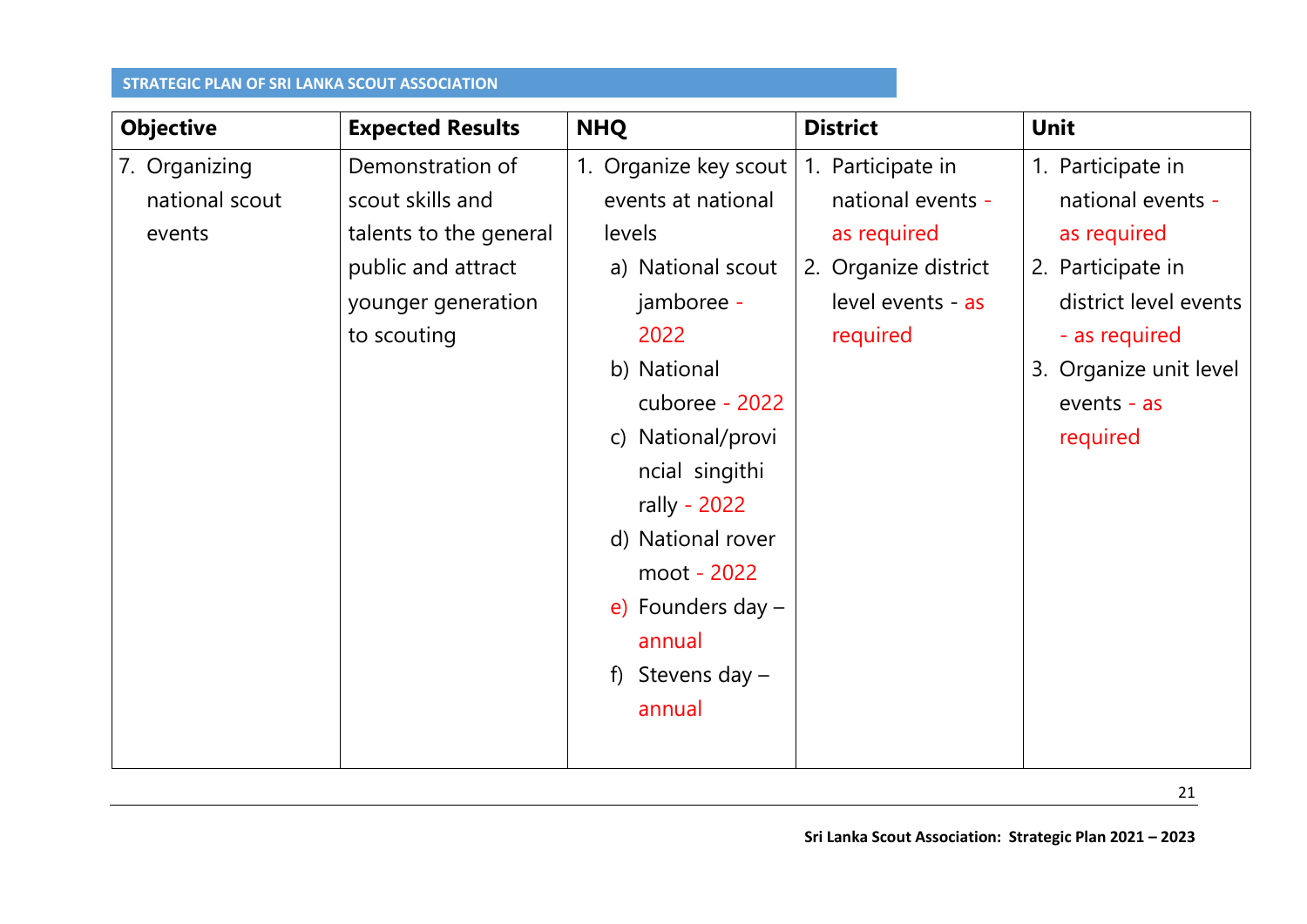## **3. Adult Leadership**

## **Priority Statement:**

**Improve the standard of existing leaders and new leaders of the Scout Movement** 

| <b>Objective</b> | <b>Expected Results</b> | <b>NHQ</b>             | <b>District</b>   | <b>Unit</b> |
|------------------|-------------------------|------------------------|-------------------|-------------|
| 1. Reviewing and | Involvement of the      | 1. Review National     | 1. Appoint Adults |             |
| Implementing     | adults with             | <b>Adult Resources</b> | <b>Resources</b>  |             |
| the National     | resources in            | Policy - Q3/2021       | Committee -       |             |
| Adult            | scouting                | 2. Implement the       | Q4/2021           |             |
| <b>Resources</b> |                         | Policy by Adults       |                   |             |
| Policy at all    |                         | <b>Resources</b>       |                   |             |
| levels           |                         | Committee -            |                   |             |
|                  |                         | Q4/2021                |                   |             |
|                  |                         | onwards                |                   |             |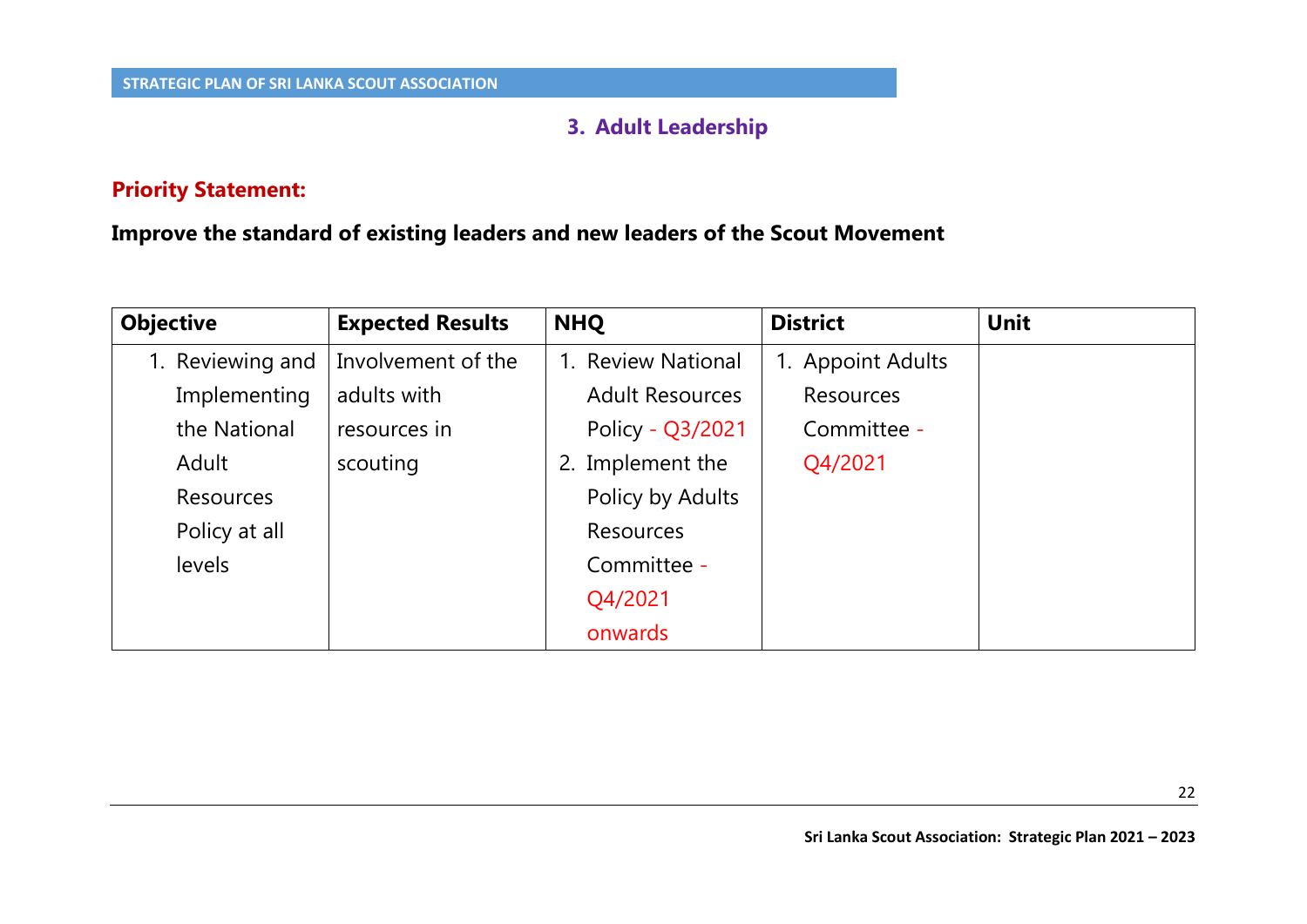| <b>Objective</b>      | <b>Expected Results</b> | <b>NHQ</b>            | <b>District</b>       | <b>Unit</b>       |
|-----------------------|-------------------------|-----------------------|-----------------------|-------------------|
| 2. Reviewing and      | Enhancement of          | 1. Review National    | 1. Appoint District   |                   |
| Implementing          | quality of the          | <b>Adult Training</b> | <b>Training Teams</b> |                   |
| the National          | trained leaders to      | Policy - Q3/2021      | as per the            |                   |
| <b>Adult Training</b> | suit with the           | 2. Implement the      | <b>National Adult</b> |                   |
| Policy at all         | prevailing              | Policy by National    | Training Policy -     |                   |
| levels                | conditions and          | Training Team -       | Q4/2021               |                   |
|                       | trends                  | Q4/2021 onwards       |                       |                   |
| 3. Conducting         | Availability of         | 1. Prepare a training | 1. Prepare a training | 1. Ensure         |
| adult leader          | sufficient trained      | plan at the           | plan at the           | participation of  |
| training for all      | leaders                 | beginning of the      | beginning of the      | unit leaders in   |
| sections at           |                         | year and allocate     | year and allocate     | progressive adult |
| regular               |                         | resources -           | resources based       | training          |
| intervals             |                         | already               | on NHQ plan -         | programmes - as   |
|                       |                         | completed;            | Q1/every year         | required          |
|                       |                         | should complete       | 2. Conduct Phase I    |                   |
|                       |                         | annually by the       | and II courses        |                   |
|                       |                         | last quarter of       | for all sections -    |                   |
|                       |                         | preceding year        | as required           |                   |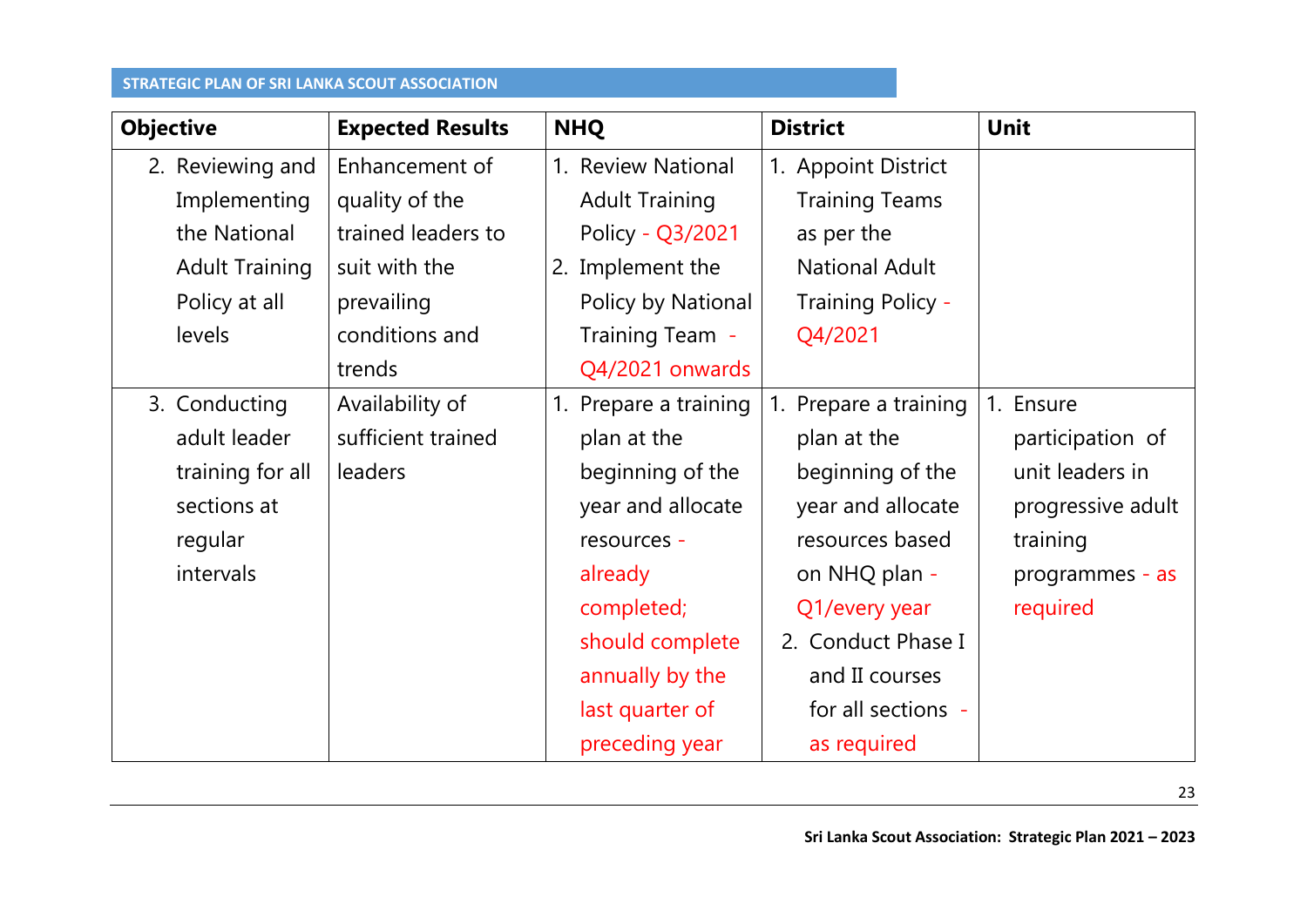|                                                                 |                                                                     | 2. Conduct                                                                                                                                                                                                  |                                                                                                                                                                                                                                        |                                                                                                                                      |
|-----------------------------------------------------------------|---------------------------------------------------------------------|-------------------------------------------------------------------------------------------------------------------------------------------------------------------------------------------------------------|----------------------------------------------------------------------------------------------------------------------------------------------------------------------------------------------------------------------------------------|--------------------------------------------------------------------------------------------------------------------------------------|
|                                                                 |                                                                     | advanced courses                                                                                                                                                                                            |                                                                                                                                                                                                                                        |                                                                                                                                      |
|                                                                 |                                                                     | by NHQ at least                                                                                                                                                                                             |                                                                                                                                                                                                                                        |                                                                                                                                      |
|                                                                 |                                                                     | twice a year in all                                                                                                                                                                                         |                                                                                                                                                                                                                                        |                                                                                                                                      |
|                                                                 |                                                                     | sections - annual                                                                                                                                                                                           |                                                                                                                                                                                                                                        |                                                                                                                                      |
| 4. Evaluating<br>adult<br>leadership at<br>regular<br>intervals | Retaining proper<br>personnel in the<br>movement and<br>recognition | 1. Formulate a<br>template to carry<br>out annual<br>appraisals and<br>evaluations -<br>Q3/2021<br>2. Carry out annual<br>appraisal and<br>evaluations of<br>commissioners<br>at national level<br>- annual | 1. Carry out annual<br>appraisal of<br>leaders at district<br>level based on<br>NHQ quidelines<br>and other district<br>level criteria -<br>annual<br>2. Recognize the<br>service of active<br>leaders at district<br>$level - annual$ | 1. Recognize the<br>service of leaders<br>at school level<br>(prize giving,<br>teachers' day,<br>colours night,<br>$etc.$ ) – annual |

**Sri Lanka Scout Association: Strategic Plan 2021 – 2023**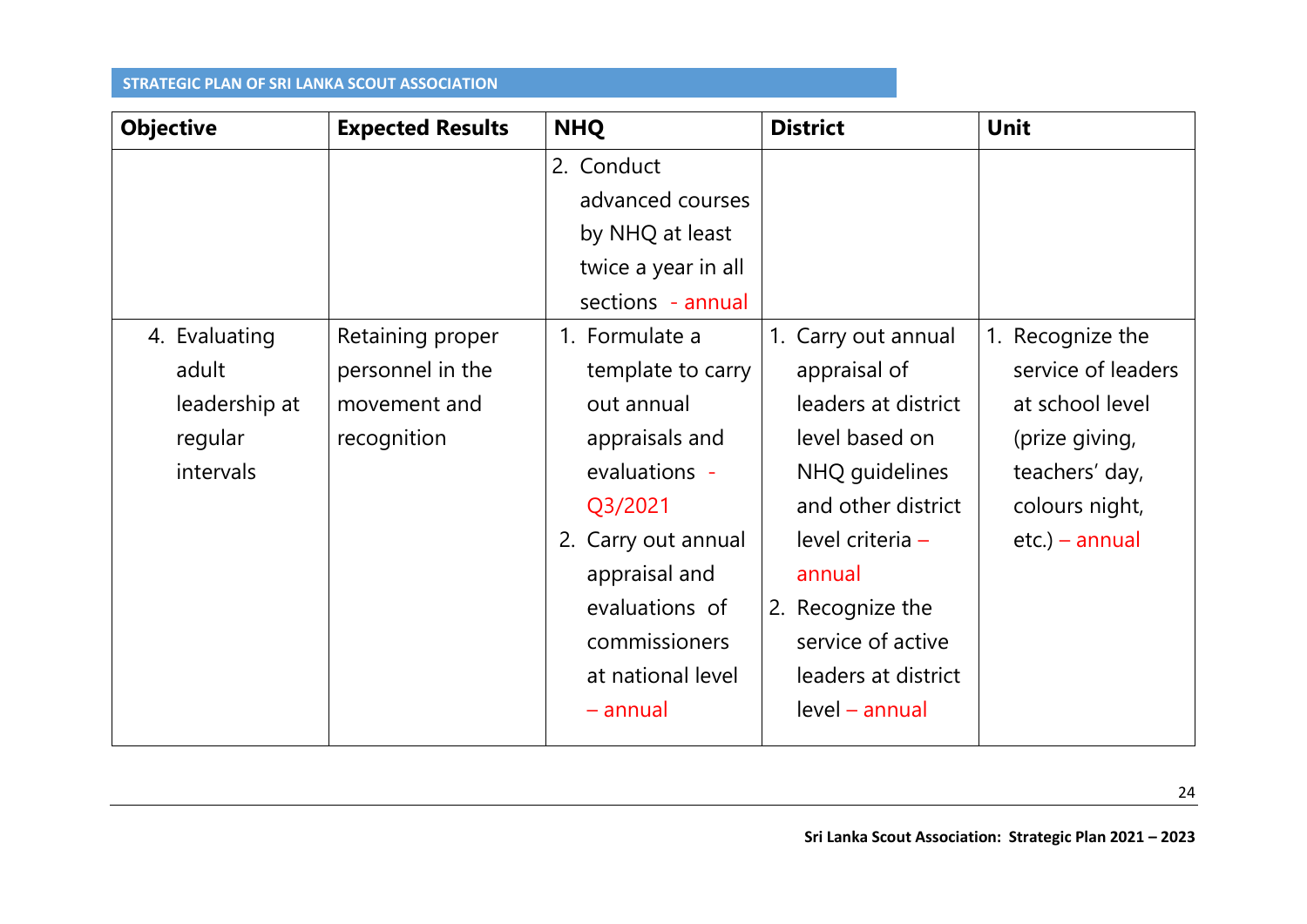| <b>Objective</b> | <b>Expected Results</b> | <b>NHQ</b>               | <b>District</b> | <b>Unit</b> |
|------------------|-------------------------|--------------------------|-----------------|-------------|
|                  |                         | 3. Organize              |                 |             |
|                  |                         | <b>National Scout</b>    |                 |             |
|                  |                         | Awards                   |                 |             |
|                  |                         | $c$ eremony –            |                 |             |
|                  |                         | annual                   |                 |             |
|                  |                         | 4. Provide               |                 |             |
|                  |                         | opportunity to           |                 |             |
|                  |                         | <b>National Training</b> |                 |             |
|                  |                         | Team members             |                 |             |
|                  |                         | to attend                |                 |             |
|                  |                         | overseas                 |                 |             |
|                  |                         | training                 |                 |             |
|                  |                         | programmes - as          |                 |             |
|                  |                         | required                 |                 |             |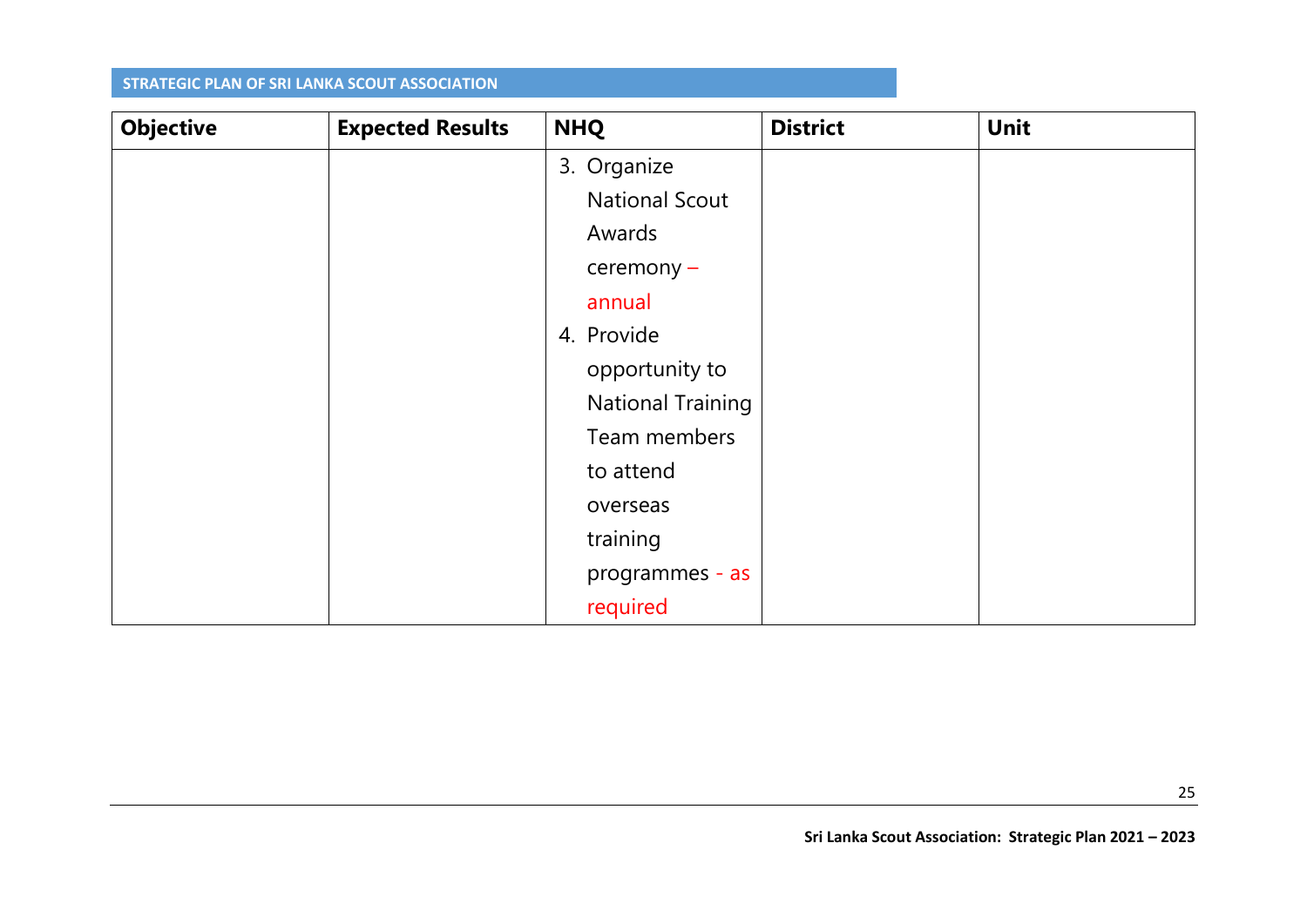| <b>Objective</b> | <b>Expected Results</b> | <b>NHQ</b>       | <b>District</b>      | <b>Unit</b>      |
|------------------|-------------------------|------------------|----------------------|------------------|
| 5. Continuous    | Personality             | 1. Organize      | 1. Organize district | 1. Ensure        |
| training and     | development for         | national level   | special training     | participation of |
| self-            | adult trainers          | special training | programmes to        | unit leaders in  |
| development      |                         | programmes to    | upgrade              | special adult    |
| of leaders       |                         | upgrade          | knowledge of         | training         |
|                  |                         | knowledge of     | leaders - annual     | programmes - as  |
|                  |                         | leaders -        | 2. Organize district | required         |
|                  |                         | Q4/2021 and      | level special        |                  |
|                  |                         | annually         | training             |                  |
|                  |                         | 2. Organize      | programmes to        |                  |
|                  |                         | national level   | for career and       |                  |
|                  |                         | special training | professional         |                  |
|                  |                         | programmes for   | development of       |                  |
|                  |                         | career and       | leaders - annual     |                  |
|                  |                         | professional     |                      |                  |
|                  |                         | development of   |                      |                  |
|                  |                         | leaders - annual |                      |                  |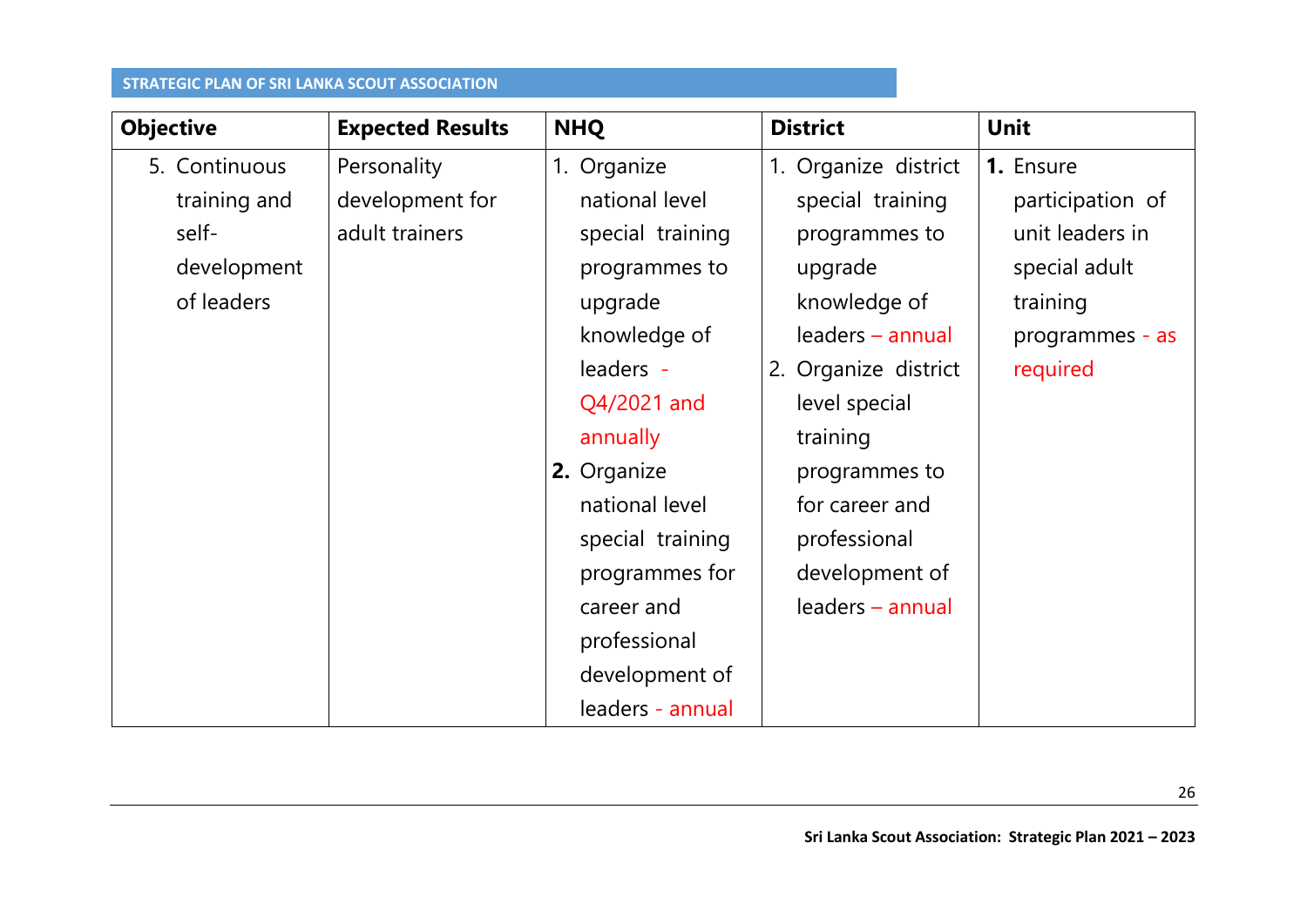## **4. Management**

## **Priority Statement:**

## **Effective management and good governance while ensuring sound financial management at all levels**

| <b>Objective</b>  | <b>Expected Results</b> | <b>NHQ</b>           | <b>District</b>      | <b>Unit</b>         |
|-------------------|-------------------------|----------------------|----------------------|---------------------|
| 1. Effective      | Efficient and           | 1. Preparing job     | 1. Conduct           | 1. Assign duties as |
| functioning of    | coordinated             | descriptions and     | orientation for      | per SLSA            |
| the lay and       | administration          | assigning duties for | district officials - | quidelines $-$ as   |
| warranted         |                         | each official -      | Q4/2021              | required            |
| officials and the |                         | Q3/2021              | 2. Introduce exit    | 2. Implement the    |
| executive         |                         | 2. Prepare a form to | procedure for        | exit procedure as   |
| committee         |                         | fill when resigning  | district officials   | per SLSA            |
|                   |                         | from the             | when resigning       | quidelines - as     |
|                   |                         | post/completing      | from the             | required            |
|                   |                         | the term $-$ Q3/2021 | post/completing      |                     |
|                   |                         |                      | the term $-Q4/2021$  |                     |
|                   |                         |                      |                      |                     |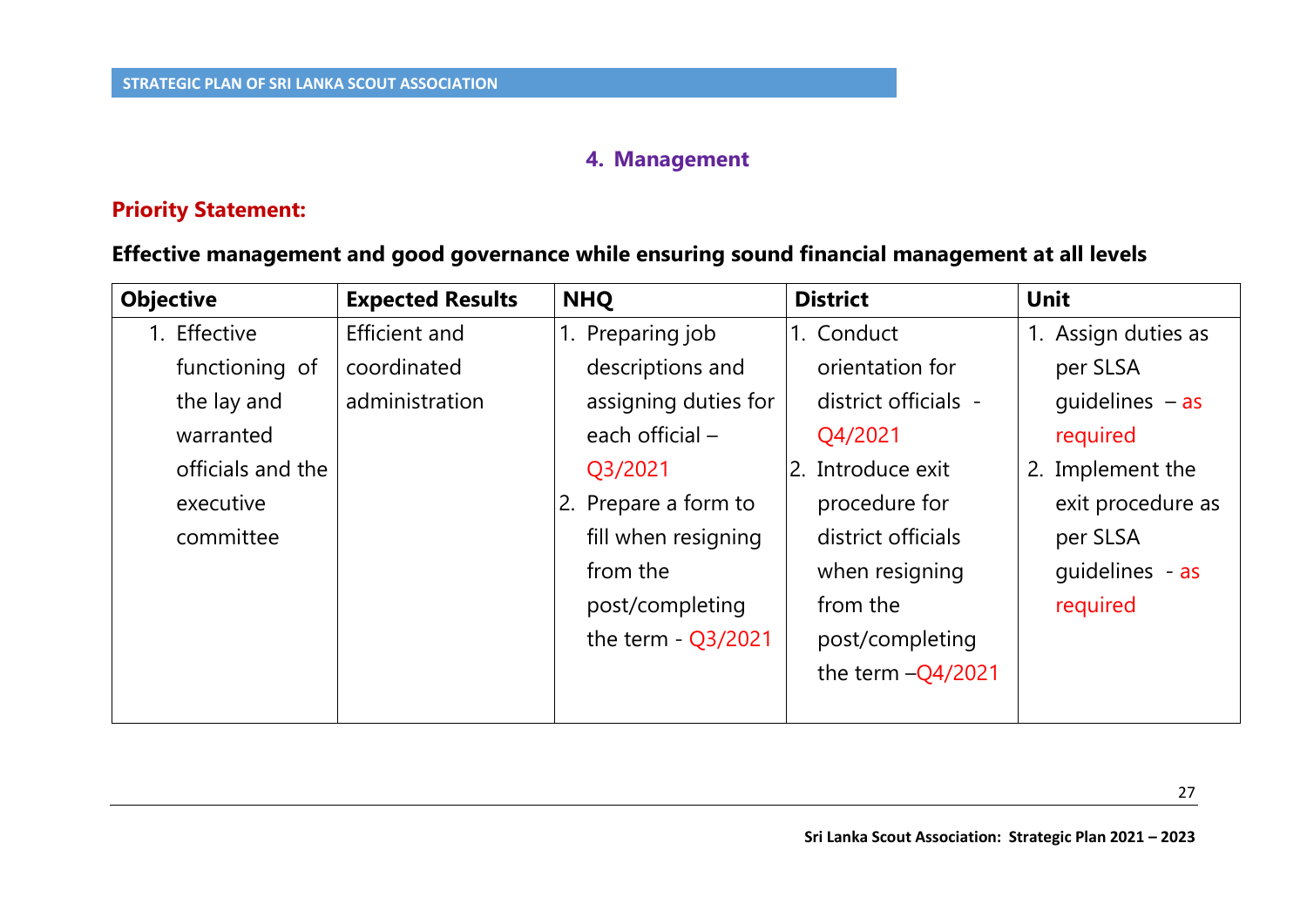| <b>Objective</b>  | <b>Expected Results</b> | <b>NHQ</b>              | <b>District</b>            | <b>Unit</b>              |
|-------------------|-------------------------|-------------------------|----------------------------|--------------------------|
| 2. Effective      | Achievement of          | 1. Revise Act and       | 1. Align constitutions     | Effective<br>$1_{\cdot}$ |
| implementation    | objectives of           | Rules of SLSA as        | of Branch                  | functioning of the       |
| of revised Rules  | scouting to suit the    | appropriate $-$         | Associations in line       | <b>Group Council</b>     |
| and               | present times           | Q4/2021                 | with revised Act           | and Group                |
| Regulations of    |                         | 2. Prepare guidelines   | and Rules of SLSA -        | Committee -              |
| <b>SLSA</b>       |                         | for Group Councils      | Q1/2022                    | Q1/2022                  |
|                   |                         | and Committees -        | 2. Implement Act and       |                          |
|                   |                         | Q4/2021                 | Rules with regard          |                          |
|                   |                         |                         | to Branch                  |                          |
|                   |                         |                         | Associations if            |                          |
|                   |                         |                         | there is no                |                          |
|                   |                         |                         | constitution for the       |                          |
|                   |                         |                         | <b>Branch Association-</b> |                          |
|                   |                         |                         | Q1/2022                    |                          |
| 3. Implementing a | Avoidance of            | 1. Revise the Financial | 1. Implement revised       | 1. Assign                |
| sound financial   | corruption and          | Policy of SLSA -        | <b>Financial Policy</b>    | responsibility to        |
| management        | misappropriation of     | Q3/2021                 | and guidelines -           | Scout Leader to          |
| policy            | funds and effective     |                         | Q4/2021                    | be answerable to         |

28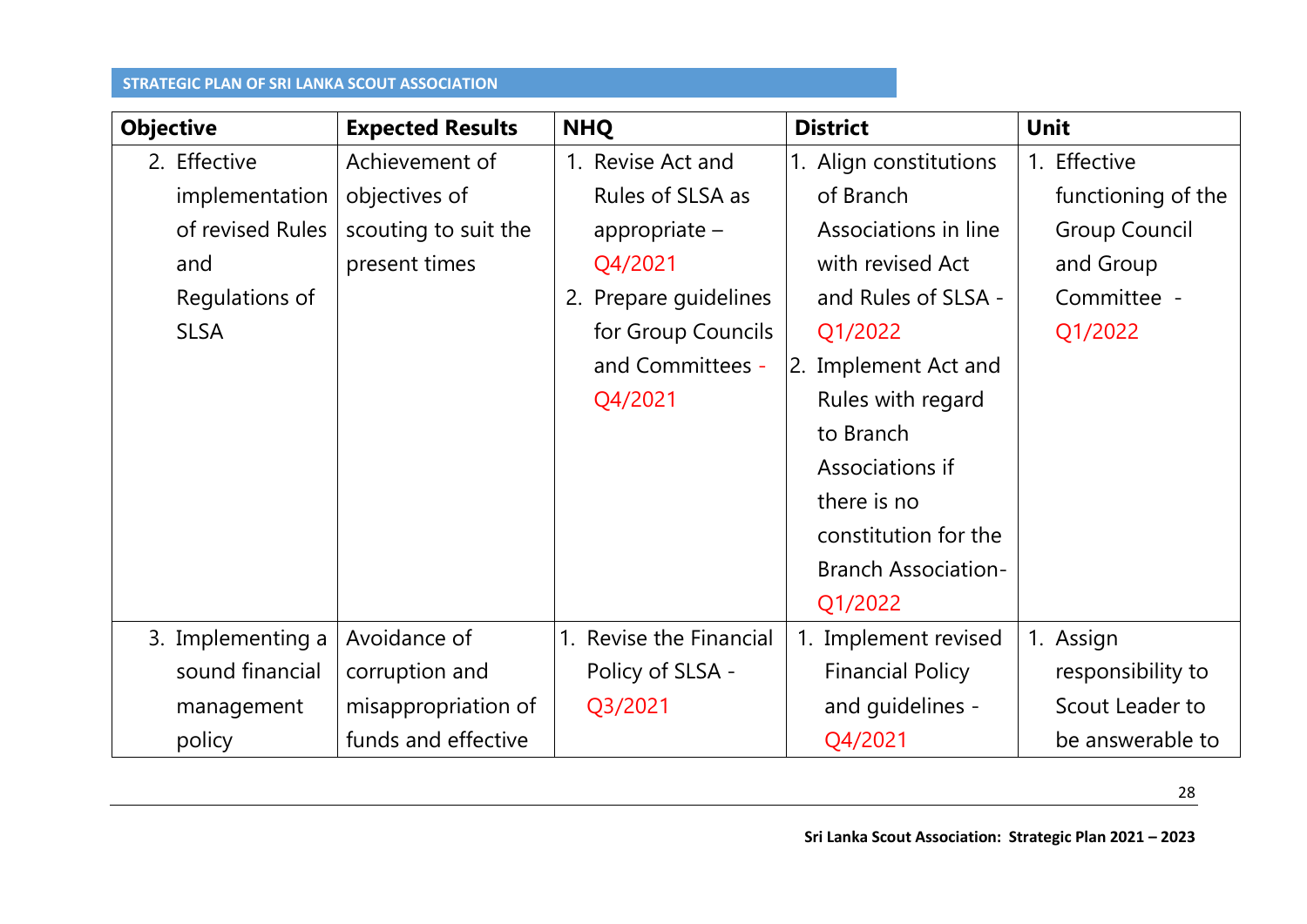| <b>Objective</b>  | <b>Expected Results</b> | <b>NHQ</b>          | <b>District</b>         | <b>Unit</b>        |
|-------------------|-------------------------|---------------------|-------------------------|--------------------|
|                   | utilization of          | 2. Development or   | 2. Streamline District- | <b>District</b>    |
|                   | resources               | purchase of a       | wise inventories of     | Commissioner -     |
|                   |                         | General Ledger      | goods, equipment        | Q4/2021            |
|                   |                         | System to           | and shop stocks -       |                    |
|                   |                         | streamline the      | Q4/2021                 |                    |
|                   |                         | Accounting          |                         |                    |
|                   |                         | procedures -        |                         |                    |
|                   |                         | Q2/2022             |                         |                    |
|                   |                         | 3. Develop          |                         |                    |
|                   |                         | procedures, forms   |                         |                    |
|                   |                         | and formats to be   |                         |                    |
|                   |                         | followed by the     |                         |                    |
|                   |                         | Districts - Q3/2021 |                         |                    |
| 4. Raising        | Availability of         | 1. Introduce new    | 1. Implement            | Implement<br>1.    |
| financial and     | adequate financial      | methods of fund     | methods of fund         | methods of fund    |
| other resources   | and other resources     | raising $-Q3/2021$  | raising introduced      | raising introduced |
| at all levels for | for activities          | 2. Implement proper | by SLSA -Q4/2021        | by SLSA with the   |
|                   |                         | administration of   |                         | approval of the    |

29

**Sri Lanka Scout Association: Strategic Plan 2021 – 2023**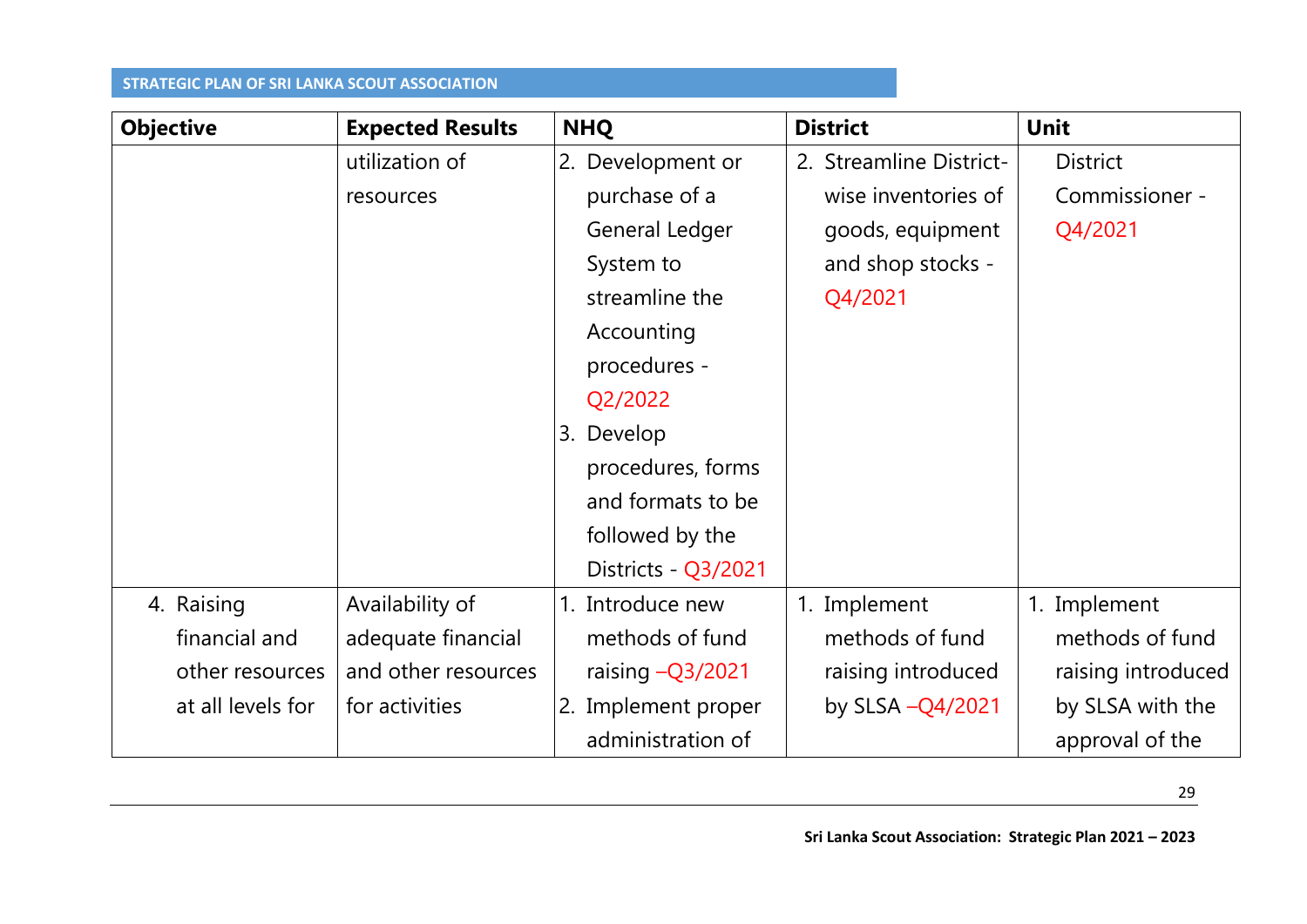| <b>Objective</b> | <b>Expected Results</b> | <b>NHQ</b>           | <b>District</b>      | <b>Unit</b>        |
|------------------|-------------------------|----------------------|----------------------|--------------------|
| the betterment   |                         | the scout shop of    | 2. Explore the       | <b>District</b>    |
| of scouts        |                         | <b>National</b>      | possibility of       | Commissioner       |
|                  |                         | Headquarters         | establishing         | and the Local      |
|                  |                         | $(NHQ) - Q3/2021$    | provincial level -   | Association $-$    |
|                  |                         | 3. Modernize the     | mobile scout         | Q4/2021            |
|                  |                         | NHQ scout shop       | shops jointly with   | 2. Implement scout |
|                  |                         | for online orders,   | other Districts and  | service and        |
|                  |                         | new payment          | submit proposals     | relationship week  |
|                  |                         | methods, delivery,   | to NHQ -Q4/2021      | effectively $-$    |
|                  |                         | etc. - Q4/2021       | 3. Implement scout   | annual             |
|                  |                         | 4. Organize scout    | service and          |                    |
|                  |                         | service and          | relationship week    |                    |
|                  |                         | relationship week    | effectively - annual |                    |
|                  |                         | effectively - annual |                      |                    |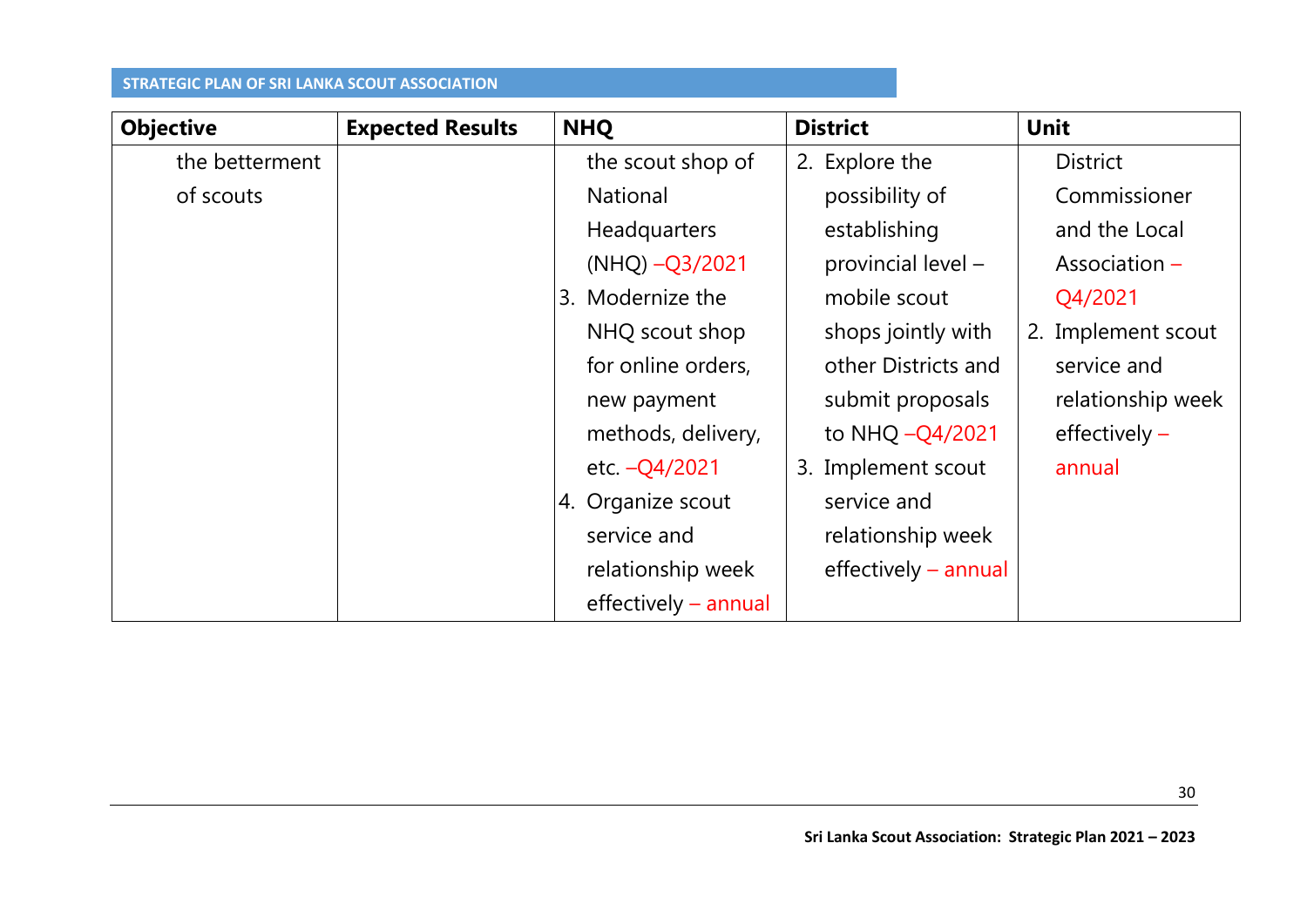| <b>Objective</b> | <b>Expected Results</b> | <b>NHQ</b>                 | <b>District</b>       | <b>Unit</b>          |
|------------------|-------------------------|----------------------------|-----------------------|----------------------|
| 5. Effective     | Sustainability and      | 1. Devise a method to      | Encourage scout<br>1. | 2. Encourage the use |
| maintenance of   | proper standards of     | hire Meerigama             | groups to utilize     | of training centers  |
| scout training   | scout training          | <b>Training Center for</b> | the training centers  | by units $-$ as      |
| centres          | centres                 | outside parties and        | of $NHQ - as$         | required             |
|                  |                         | provide the same           | required              |                      |
|                  |                         | for scouts at              |                       |                      |
|                  |                         | reasonable rates $-$       |                       |                      |
|                  |                         | Q3/2021                    |                       |                      |
|                  |                         | 2. Increase the            |                       |                      |
|                  |                         | availability of            |                       |                      |
|                  |                         | training equipment         |                       |                      |
|                  |                         | and personnel at           |                       |                      |
|                  |                         | <b>Training Centers -</b>  |                       |                      |
|                  |                         | Q1/2022                    |                       |                      |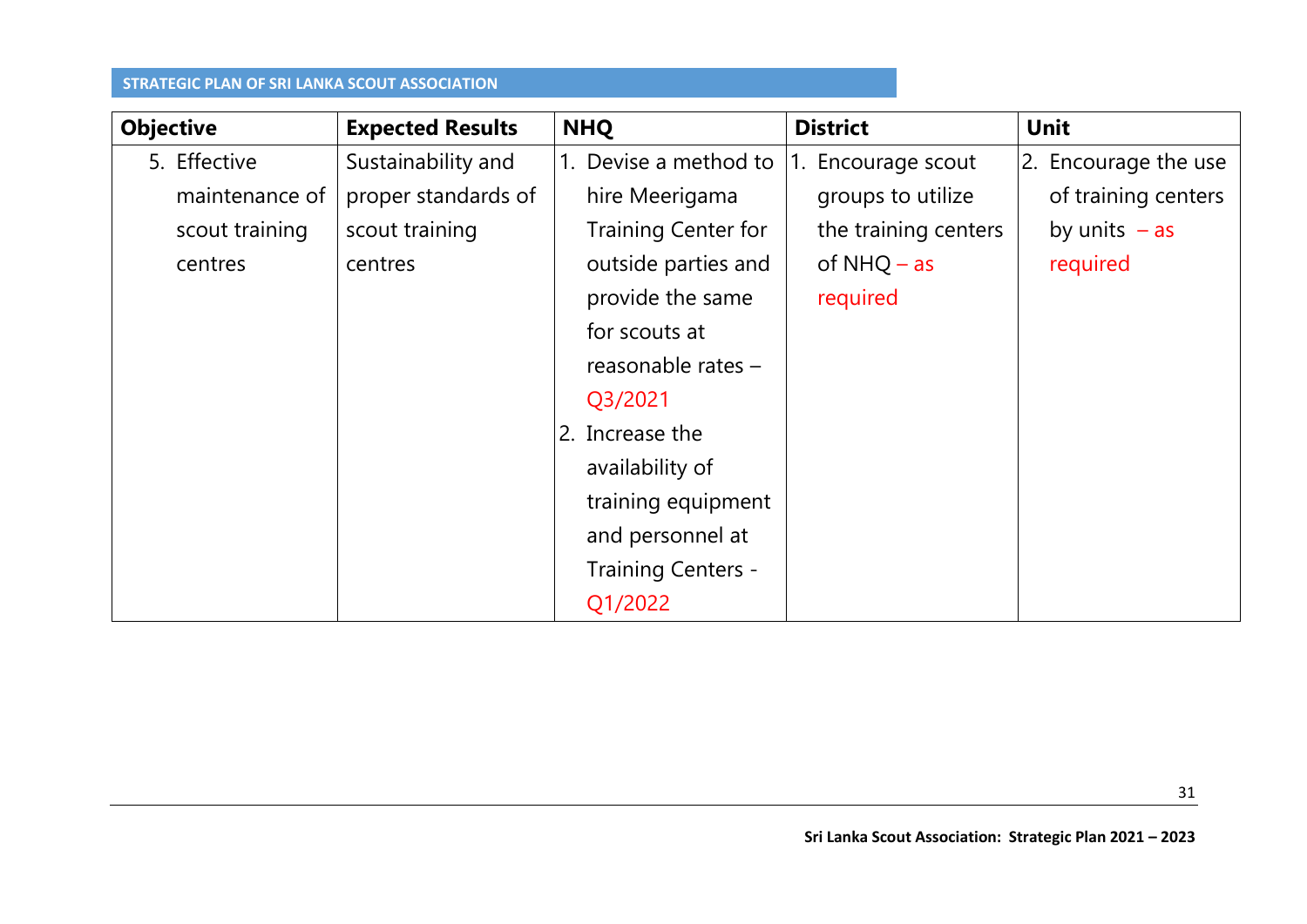## **5. Public Relations**

## **Priority Statement:**

## **Enhancing the image of the Scout Movement in all segments of the society**

| <b>Objective</b>    | <b>Expected Results</b> | <b>NHQ</b>            | <b>District</b>       | <b>Unit</b>     |
|---------------------|-------------------------|-----------------------|-----------------------|-----------------|
| 1. Promoting key    | Broad public            | 1. Publicize national | 1. Publicize national | 1. Create       |
| scout events:       | awareness and           | events - $as$         | scout events          | awareness       |
| $\circ$ Rallies and | image building of       | required              | through $ADC -$       | among scouts on |
| jamborees           | scouting                | Develop the<br>2.     | Media - as            | national and    |
| $\circ$ Public      |                         | existing              | required              | district level  |
| campfires,          |                         | communication         | 2. Conduct            | events $-$ as   |
| exhibitions,        |                         | networks by the       | awareness             | required        |
| festivals,          |                         | IT team $-$ as        | through national      | 2. Conduct      |
| etc.                |                         | required              | and district level    | awareness       |
|                     |                         | 3. Timely update of   | resources - as        | sessions for    |
|                     |                         | websites by IT        | required              | principals and  |
|                     |                         | Team and social       |                       |                 |

32

**Sri Lanka Scout Association: Strategic Plan 2021 – 2023**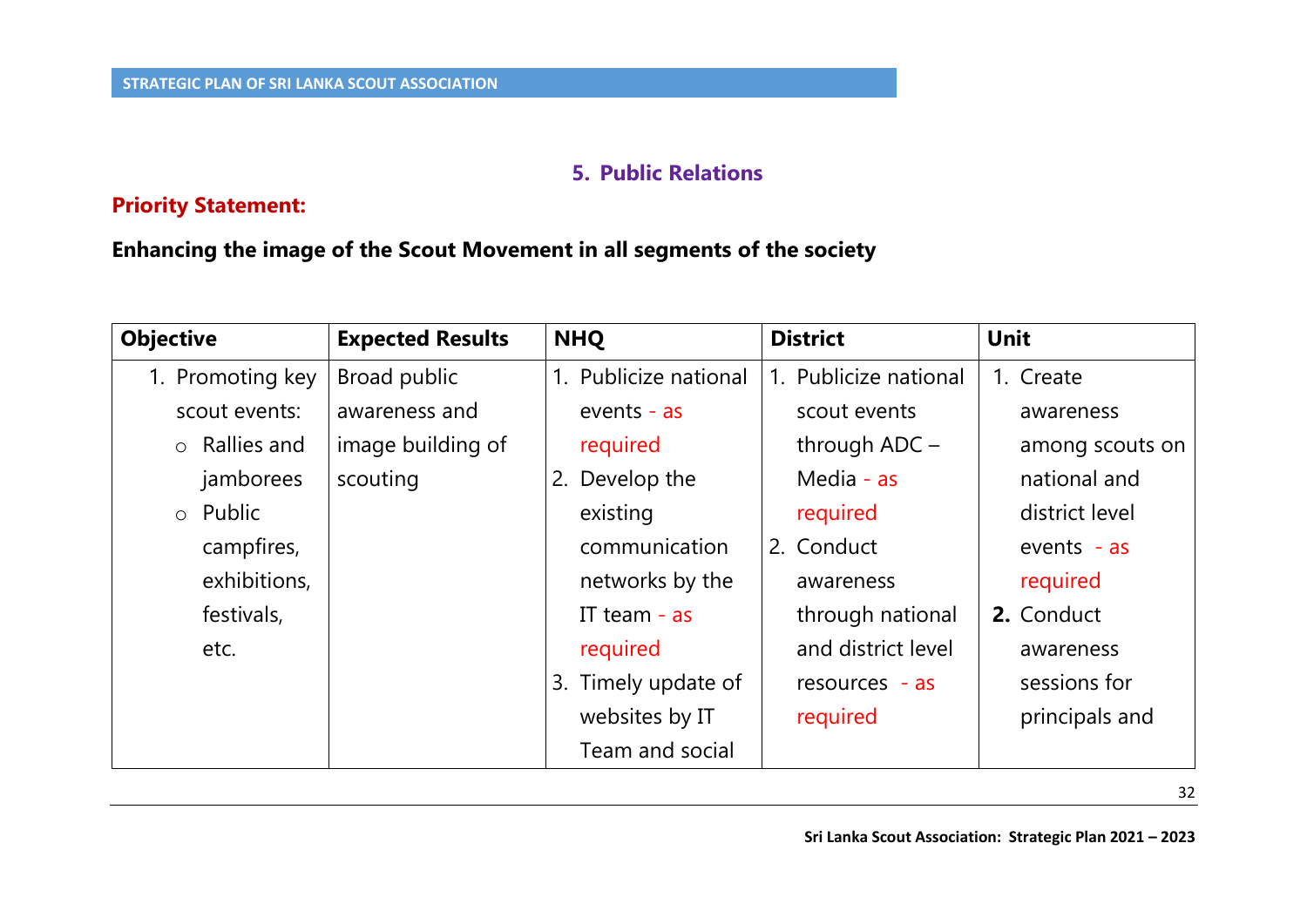| <b>Objective</b> | <b>Expected Results</b> | <b>NHQ</b>         | <b>District</b> | <b>Unit</b> |
|------------------|-------------------------|--------------------|-----------------|-------------|
|                  |                         | media by Media     |                 | parents -   |
|                  |                         | team -as required  |                 | Q1/2022     |
|                  |                         | 4. Produce         |                 |             |
|                  |                         | promotional        |                 |             |
|                  |                         | videos and         |                 |             |
|                  |                         | distribute among   |                 |             |
|                  |                         | districts by Media |                 |             |
|                  |                         | $team - as$        |                 |             |
|                  |                         | required           |                 |             |
|                  |                         |                    |                 |             |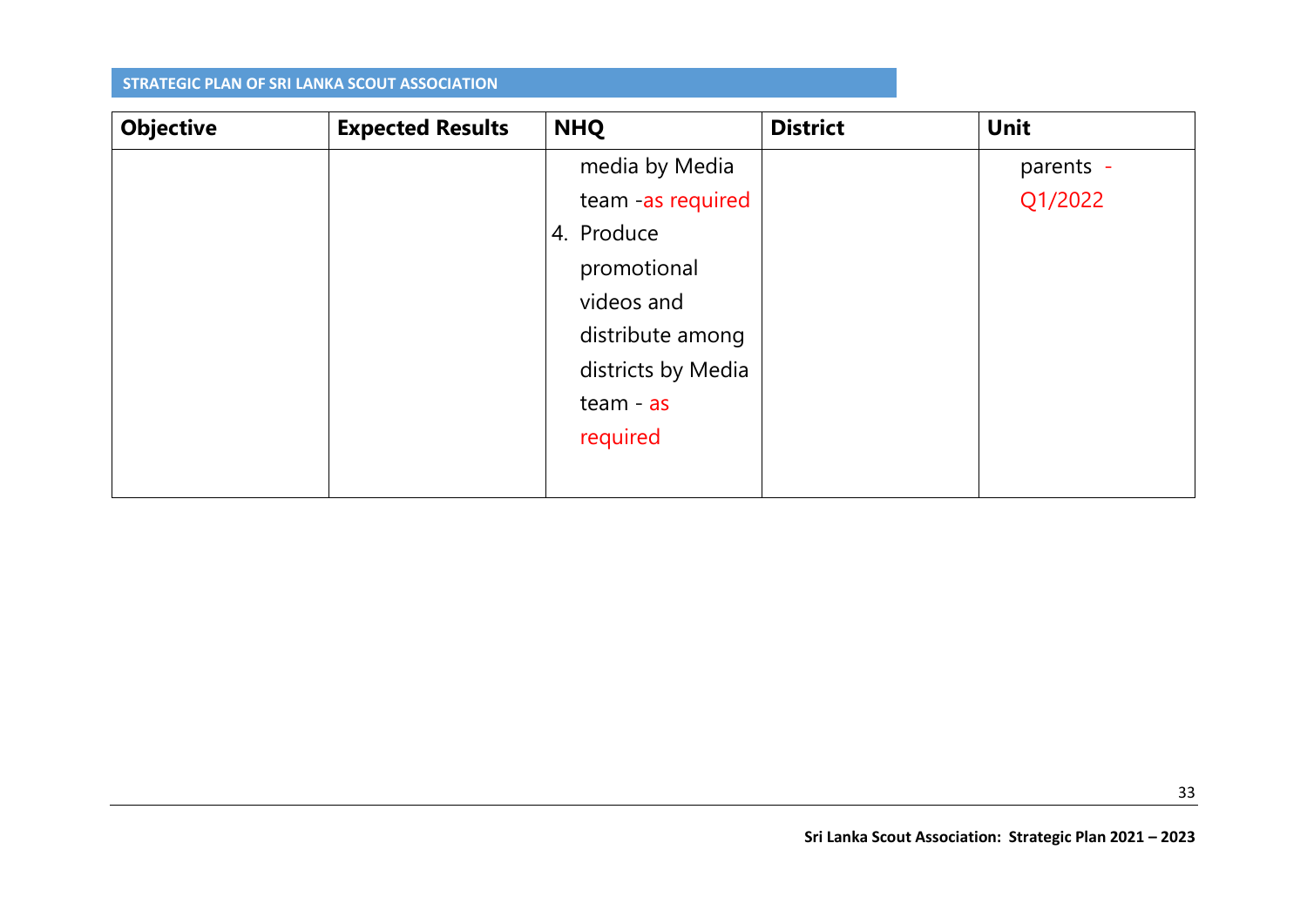| <b>Objective</b> | <b>Expected Results</b> | <b>NHQ</b>      | <b>District</b> | <b>Unit</b>    |
|------------------|-------------------------|-----------------|-----------------|----------------|
| 2. Preparing a   | Uniformity in           | 1. Form a       | 1. Implement    | 1. Implement   |
| branding         | branding materials      | committee       | guidelines for  | guidelines for |
| policy for       | and avoid misuse        | including       | scout brands -  | scout brands - |
| scouting         |                         | commissioners   | Q4/2021         | Q4/2021        |
|                  |                         | and media       |                 |                |
|                  |                         | professionals - |                 |                |
|                  |                         | Q3/2021         |                 |                |
|                  |                         | 2. Define scout |                 |                |
|                  |                         | brands -        |                 |                |
|                  |                         | Q4/2021         |                 |                |
|                  |                         | 3. Prepare      |                 |                |
|                  |                         | quidelines for  |                 |                |
|                  |                         | scout brands -  |                 |                |
|                  |                         | Q4/2021         |                 |                |
|                  |                         |                 |                 |                |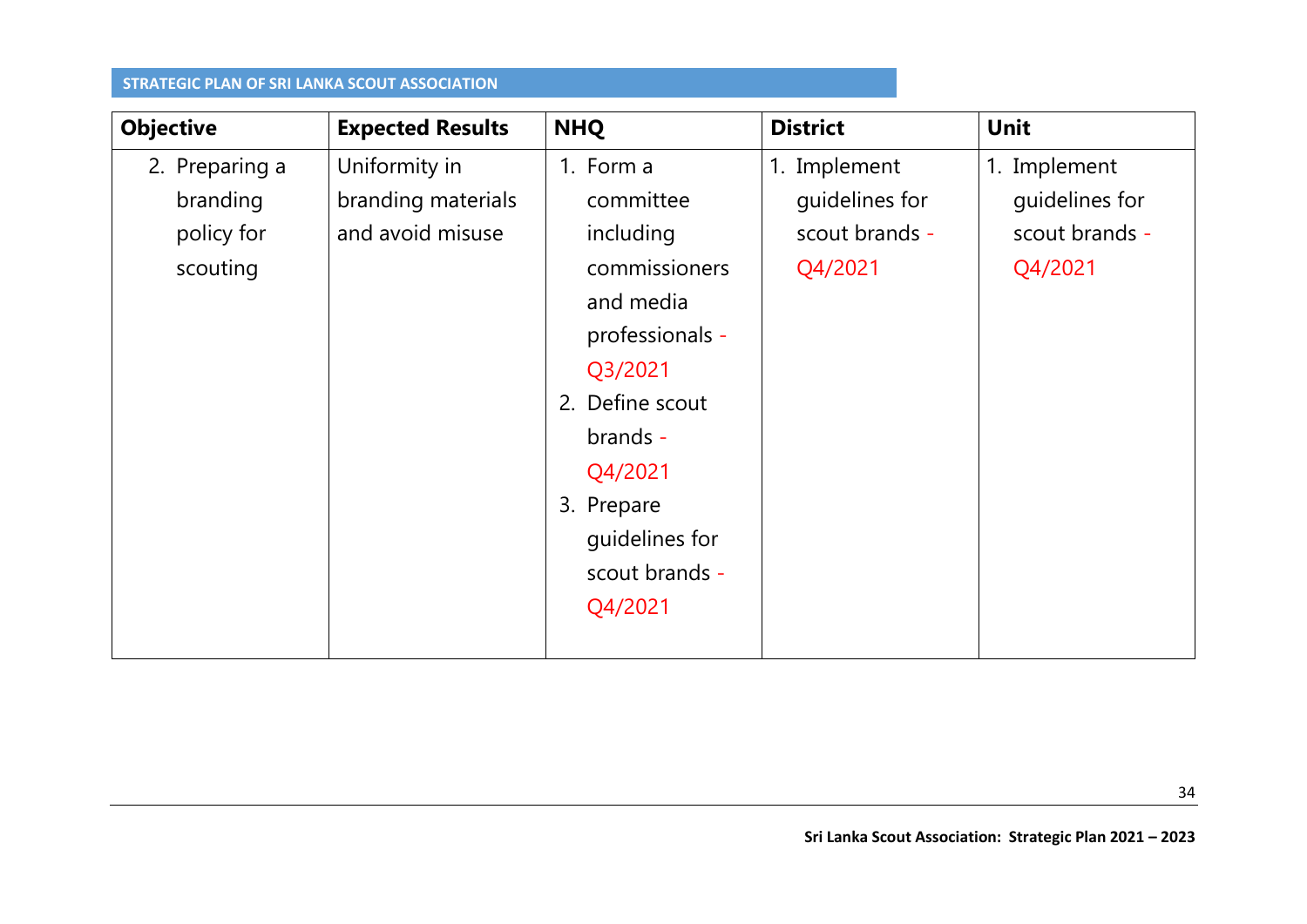| <b>Objective</b> | <b>Expected Results</b> | <b>NHQ</b>            | <b>District</b>     | <b>Unit</b>        |
|------------------|-------------------------|-----------------------|---------------------|--------------------|
| 3. Preparing a   | Avoidance of            | 1. Form a             | 1. Implement        | 1. Implement scout |
| national scout   | inappropriate and       | committee             | scout media         | media policy -     |
| media policy     | wrong media             | including             | policy - Q3/2021    | Q3/2021            |
|                  | exposure                | commissioners         |                     |                    |
|                  |                         | and media             |                     |                    |
|                  |                         | professionals -       |                     |                    |
|                  |                         | Q3/2021               |                     |                    |
|                  |                         | 2. Drafting a scout   |                     |                    |
|                  |                         | media policy -        |                     |                    |
|                  |                         | Q3/2021               |                     |                    |
|                  |                         | 3. Implementing the   |                     |                    |
|                  |                         | scout media           |                     |                    |
|                  |                         | policy - Q4/2021      |                     |                    |
|                  |                         |                       |                     |                    |
| 4. Carrying out  | Creating and            | 1. Make available all | 1. Implement        | 1. Increase        |
| community        | enhancing public        | information into      | projects related    | awareness of the   |
| service          | image of scouting       | all three             | to SDGs at district | scouts on SDGs     |
| projects (CSPs)  | and scouts              |                       | level - as required |                    |

35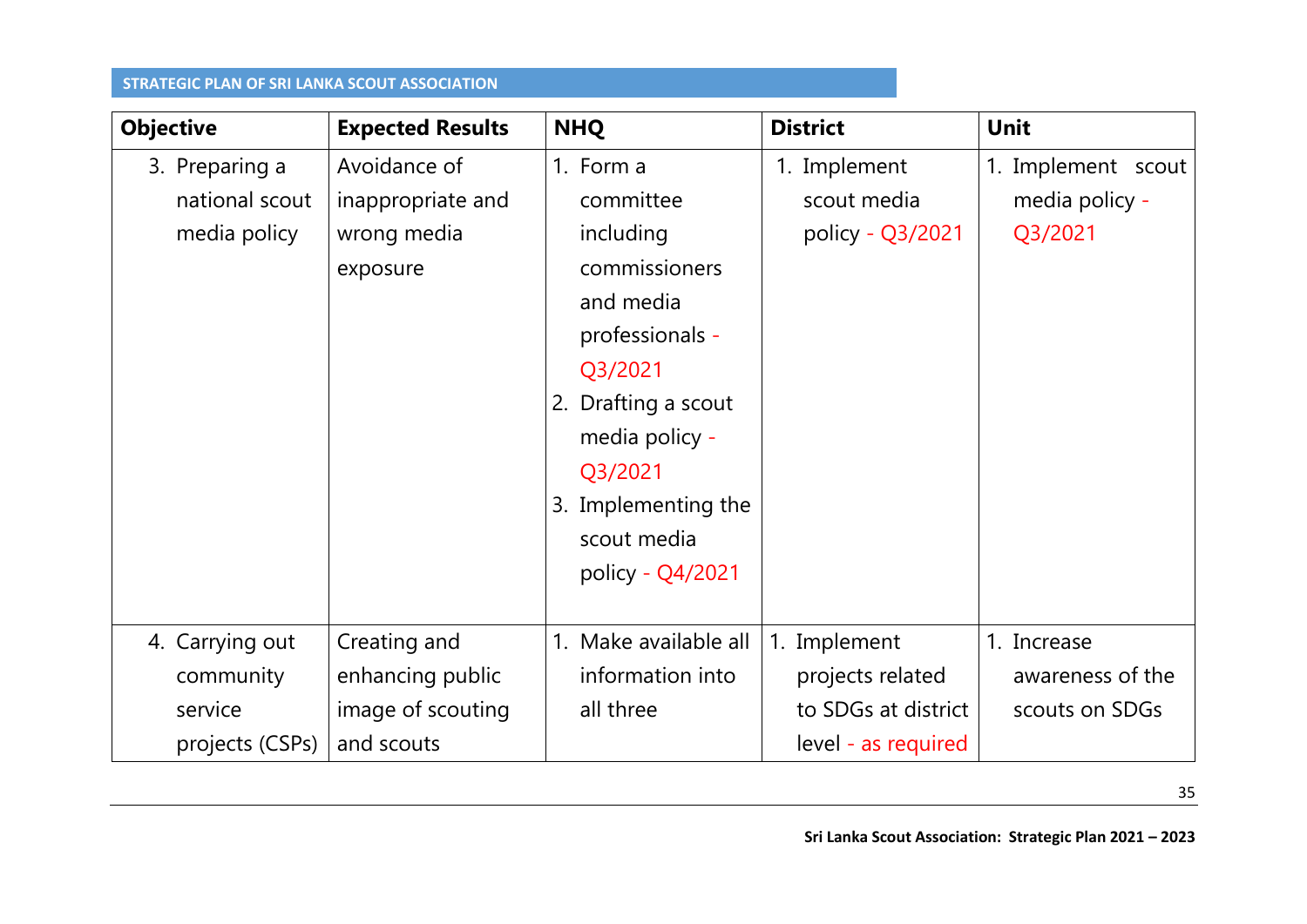| <b>Objective</b> | <b>Expected Results</b> | <b>NHQ</b>              | <b>District</b> | <b>Unit</b>       |
|------------------|-------------------------|-------------------------|-----------------|-------------------|
| in line with     | engagement as           | languages - as          |                 | and scouting - as |
| <b>SDGs</b>      | stakeholders in         | required                |                 | required          |
|                  | community work          | 2. Publicize CSPs       |                 |                   |
|                  |                         | conducted for the       |                 |                   |
|                  |                         | <b>Presidents Scout</b> |                 |                   |
|                  |                         | Award - as              |                 |                   |
|                  |                         | required                |                 |                   |
|                  |                         | 3. Prepare materials    |                 |                   |
|                  |                         | presenting SDGs         |                 |                   |
|                  |                         | and scouting - as       |                 |                   |
|                  |                         | required                |                 |                   |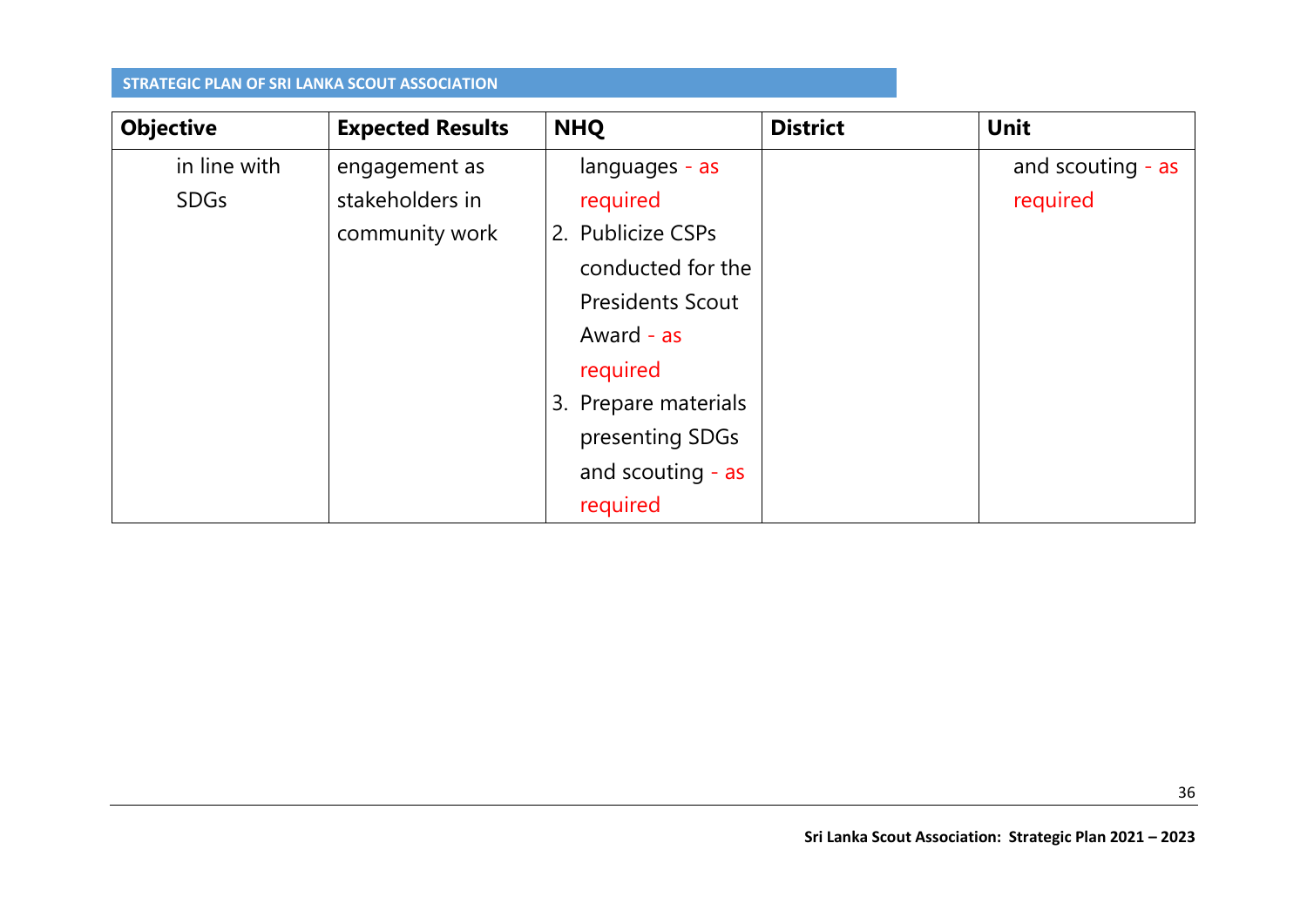| <b>Objective</b> | <b>Expected Results</b> | <b>NHQ</b>        | <b>District</b>  | <b>Unit</b>             |
|------------------|-------------------------|-------------------|------------------|-------------------------|
| 5. Promoting and | Effective fund          | 1. Provide wide-  | Provide wide-    | <b>1.</b> Provide wide- |
| publicizing the  | raising for scout       | publicity on      | publicity on     | publicity on            |
| values of        | activities              | values of annual  | values of annual | values of annual        |
| annual scout     |                         | scout Services    | scout Services   | scout Services          |
| Services and     |                         | and Relationships | and              | and                     |
| Relationships    |                         | Week - as         | Relationships    | Relationships           |
| Week             |                         | required          | Week - $as$      | Week $-$ as             |
|                  |                         |                   | required         | required                |
|                  |                         |                   |                  |                         |
|                  |                         |                   |                  |                         |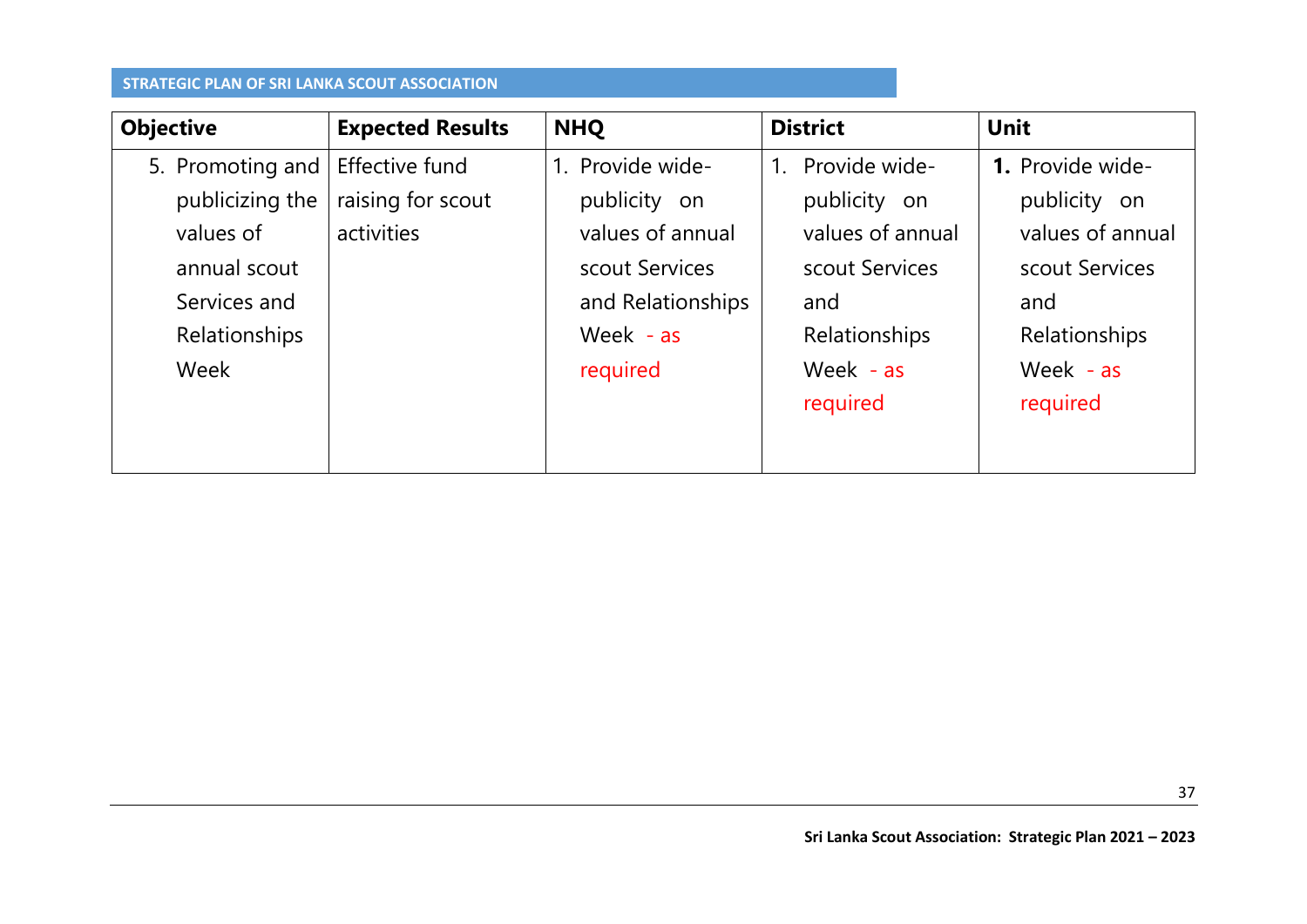## **Recommendations for the Implementation of the Plan**

- 1. Setting up a task force to include heads of departments for effective implementation and monitoring
- 2. Including expenses to be incurred in implementing the plan in the respective budgets by the department heads
- 3. Reviewing the Strategic Plan annually in January of each year and making appropriate adjustments as needed